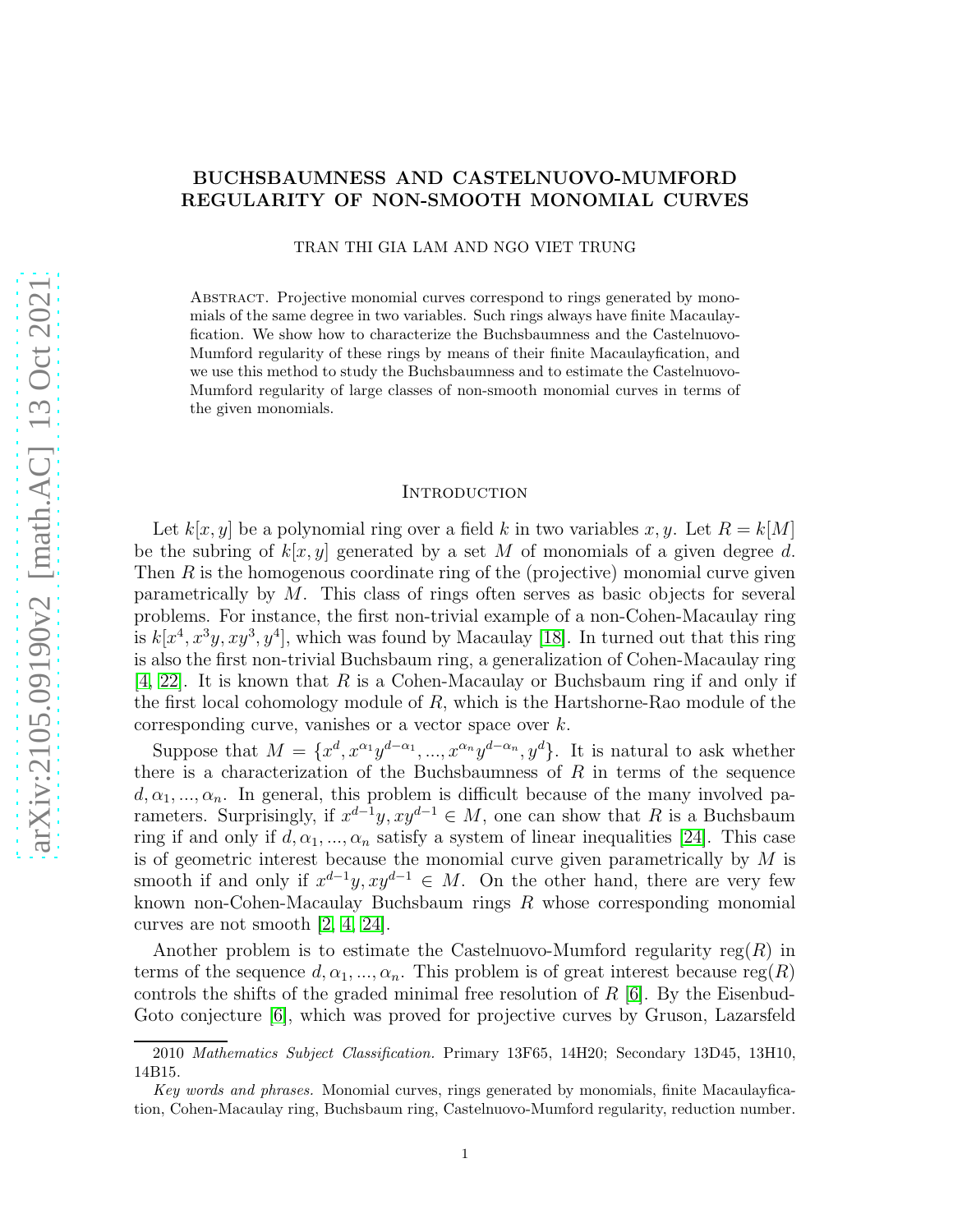and Peskine [\[11\]](#page-21-5), we know that  $reg(R) \leq d-n$ . It is easy to see that  $d-n-1$  is the sum of the integer gaps of the sequence  $\alpha_1, ..., \alpha_n$ . A much better bound was given by L'vovsky [\[17\]](#page-21-6) in terms of the sum of the largest and second largest integer gaps. For smooth curves, Hellus, Hoa and Stückrad [\[12\]](#page-21-7) showed that reg(R) is bounded even by a fraction of the largest integer gap (see Section 3 for details). One can also find explicit regularity formulas for larges classes of smooth monomial curves [\[12,](#page-21-7) [20\]](#page-21-8). To prove similar results for non-smooth monomial curves seems to be a daunting task because it was even an open problem to give a combinatorial proof of the Eisenbud-Goto conjecture for monomial curves [\[5\]](#page-21-9). This problem was recently solved by Nitsche [\[21\]](#page-21-10).

We shall see that the root of the aforementioned results for smooth monomial curves lies in the fact that the Veronese subring of  $k[x, y]$  generated by the monomials of degree d is a finite Macaulay fication of R if  $x^{d-1}y$ ,  $xy^{d-1} \in M$ . We call a ring extension  $R^*$  of R in  $k[x, y]$  a *finite Macaulay fication* if  $R^*$  is a Cohen-Macaulay ring and the quotient  $R^*/R$  has finite length. For an arbitrary set M of monomials, R always has a unique finite Macaulay fication  $R^*$ . In the first section of this paper we show that the Buchsbaumness and the Castelnuovo-Mumford regularity of R can be characterized by means of  $R^*$ . If  $R^*$  is a ring generated by a set N monomials of degree d, these characterizations can be expressed in terms of the numerical semigroups generated by the first exponents of the monomials of M and  $N$  (Theorem [1.12\)](#page-6-0). This gives an efficient method to study projective monomial curves. In the second and third sections of this paper we use this method to study the Buchsbaumness and to estimate the Castelnuovo-Mumford regularity of large classes of non-smooth monomial curves in terms of M.

Given any set M of monomials of degree d in  $k[x, y]$  with  $x^d, y^d \in M$ , we can find a unique sequence of integers  $0 = a_0 \le a_1 \le \cdots \le a_{2r+1} = d$  with  $a_{2i-1} < a_{2i} - 1$ ,  $i = 1, \ldots, r$ , such that

$$
M = \left\{ x^{\alpha} y^{d-\alpha} | \alpha \in \bigcup_{i=0}^{r} [a_{2i}, a_{2i+1}] \right\},\
$$

where  $[a_{2i}, a_{2i+1}]$  denotes the interval of integers  $\alpha, a_{2i} \leq \alpha \leq a_{2i+1}$  and r is the number of the integer gaps between these intervals. Note that  $x^{d-1}y$ ,  $xy^{d-1} \in M$ means  $a_1 > 0$  and  $a_{2r} < d$ . We will investigate non-smooth monomial curves of the following types:

**Type A:**  $a_1 = 0$ ,  $a_{2r} < d$ , and  $2a_2 - 1 \le a_3$ ,  $r \ge 1$ .

**Type B:**  $a_1 = 0$ ,  $a_{2r} = d$ , and  $2a_2 - 1 \le a_3$ ,  $a_{2r-2} + d - 1 \le 2a_{2r-1}$ ,  $r \ge 2$ .

By the duality of the variables x, y, Type A also covers the case  $a_1 > 0$ ,  $a_{2r} = d$ , and  $a_{2r-2} + d-1 \leq 2a_{2r-1}$ . These types represent large classes of non-smooth monomial curves; see the various examples in Sections 2 and 3.

If  $r = 1$  in Type A or  $r = 2$  in Type B, then R is a Cohen-Macaulay ring [\[24\]](#page-21-3) and reg(R) was computed in [\[16\]](#page-21-11). If  $r \geq 2$  in Type A or  $r \geq 3$  in Type B, then R is not a Cohen-Macaulay ring. However, the finite Macaulayfication of R can be computed and it has a relatively simple structure. Using this fact, we show that  $R$ is a Buchsbaum ring if and only if  $a_1, ..., a_{2r+1}$  satisfy an explicit system of linear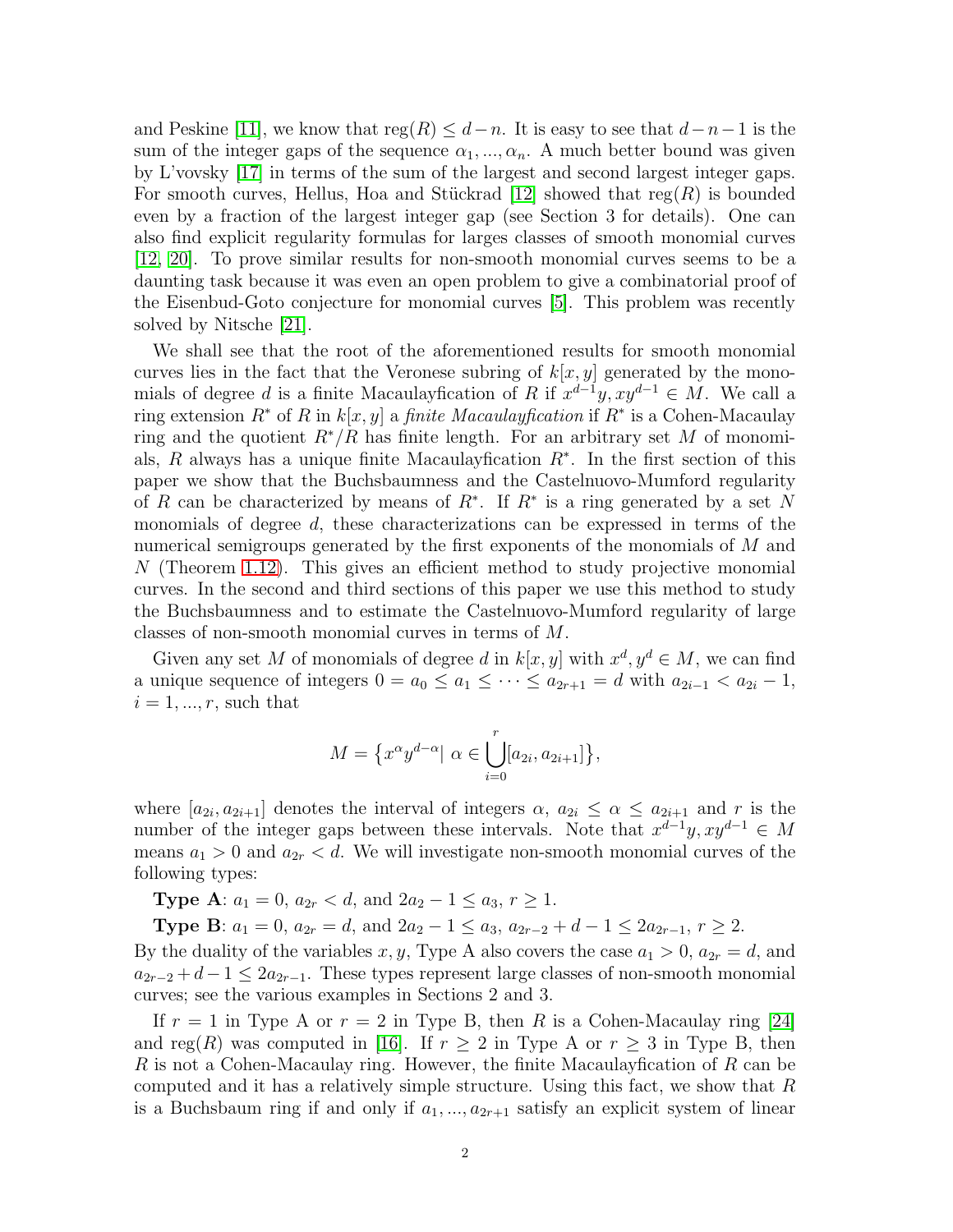inequalities if and only if  $reg(R) = 2$  (Theorems [2.4](#page-8-0) and [2.7\)](#page-10-0). The first condition provides a practical way to test the Buchsbaumness, while the second condition implies that the corresponding monomial curve is defined by equations of degree at most 3.

For all curves of Types A and B, we are able to show that there are bounds for reg $(R)$  in terms of a fraction of the largest integer gap as in the aforementioned result of Hellus, Hoa, and Stückrad (Theorem [3.4](#page-13-0) and Theorem [3.9\)](#page-16-0). These bounds are so close to reg(R) that we can derive regularity formulas for the cases  $r = 2$  of Type A and  $r = 3$  of Type B.

**Theorem [3.7.](#page-15-0)** Let  $1 < a < b < c < d$  be a sequence of integers with  $b < c - 1$  and  $R = k[x^{\alpha}y^{d-\alpha}] \alpha \in \{0\} \cup [a, b] \cup [c, d]$ . Assume that  $2a-1 \leq b$ . Let  $\varepsilon = \min\{b, d-c\}$ . Then reg(R) =  $\frac{c-b-2}{a}$ ε  $\overline{1}$  $+2$ .

Theorem [3.10](#page-18-0). Let  $1 < a < b < c < e < d-1$  be a sequence of integers with  $b < c-1$  and  $R = k[x^{\alpha}y^{d-\alpha}] \alpha \in \{0, d\} \cup [a, b] \cup [c, e]$ . Assume that  $2a-1 \leq b$  and  $c + d - 1 \leq 2e$ . Let  $\varepsilon = \min\{b, d - c\}$ . Then

(1) 
$$
\left\lfloor \frac{c-b-2}{\varepsilon} \right\rfloor + 2 \le \text{reg}(R) \le \left\lfloor \frac{c-b-2}{\varepsilon} \right\rfloor + 3.
$$
  
(2) 
$$
\text{reg}(R) = \left\lfloor \frac{c-b-2}{\varepsilon} \right\rfloor + 2 \text{ if one of the following conditions is satisfied:}
$$
  
(i)  $a-1 \le e-c$  and  $d-e-1 \le b-a$ ,  
(ii)  $b-a \ge d-c$ ,  
(iii)  $e-c \ge b$ .

The above results are remarkable because they give the first explicit regularity formulas for *large classes* of non-smooth monomial curves which are not arithmetically Cohen-Macaulay. We could find in the literature only explicit regularity formulas for particular cases of such curves which are curves in  $\mathbb{P}^3_k$  [\[3\]](#page-20-1) or associated to generalized arithmetic sequences [\[1\]](#page-20-2). Explicit regularity formulas for non-smooth monomial curves which are arithmetically Cohen-Macaulay can be found in [\[1,](#page-20-2) [15,](#page-21-12) [16\]](#page-21-11).

In general, we can always characterize the Buchsbaumness and estimate  $reg(R)$  if we know the finite Macaulay fication of  $R$ . So our approach could be used to study other monomial curves as well.

## 1. Finite Macaulayfication

Let M be an arbitrary set of monomials in two variables x and  $y$  such that  $x^d, y^d \in M$  for some integer  $d \geq 0$ . Let **m** be maximal monomial ideal of k[M]. For any module S we denote by  $H^i_{\mathfrak{m}}(S)$  the *i*-th local cohomology module of S with respect to  $m$ . It is well known that  $k[M]$  is a Cohen-Macaulay ring if and only if  $H^1_{\mathfrak{m}}(k[M]) = 0$ . Note that  $\dim k[M] = 2$  and  $H^0_{\mathfrak{m}}(k[M]) = 0$  because  $k[M]$  is a domain.

Let E denote the set of the points  $(\alpha, \beta)$  such that  $x^{\alpha}y^{\beta} \in k[M]$ . Then E is an additive semigroup in  $\mathbb{N}^2$  and  $k[M]$  is the semigroup ring of E. We call E the *affine*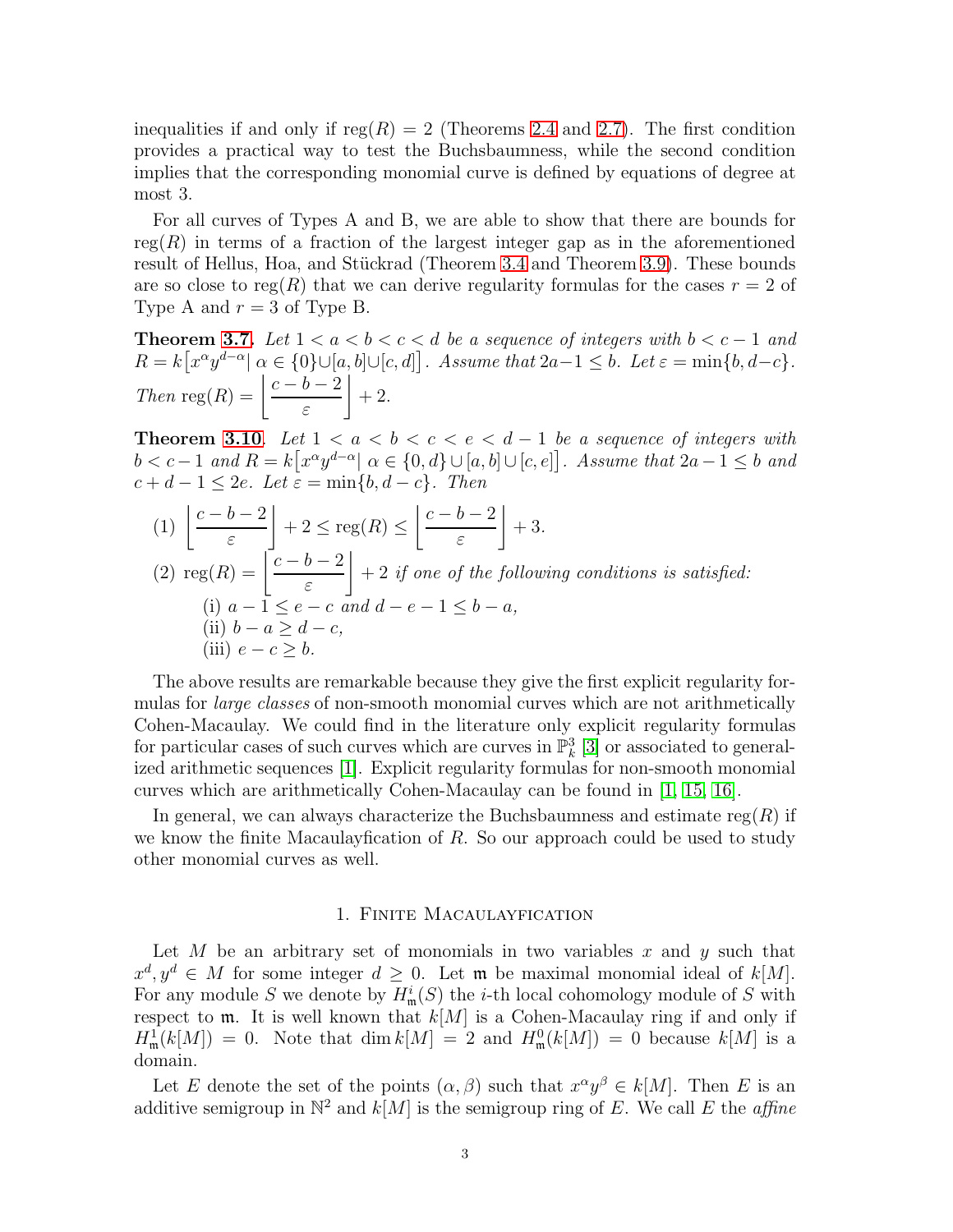semigroup of M or  $k[M]$ . The Cohen-Macaulayness of affine semigroup rings in  $\mathbb{N}^d$ for arbitrary d was studied thoroughly in [\[9,](#page-21-13) [10,](#page-21-14) [14\]](#page-21-15).

Given two subsets  $A, B$  of  $\mathbb N$  or  $\mathbb N^2$ , we define

$$
A \pm B := \{ u \pm v \mid u \in A, v \in B \}.
$$

For  $n \geq 1$ ,  $nA$  denotes the sum of n copies of A (not the set  $\{nu | u \in A\}$ ).

Let  $E_1$  and  $E_2$  denote the sets of the elements  $(\alpha, \beta) \in E$  with  $\beta = 0$  or  $\alpha = 0$ , respectively. Note that  $e_1 := (d, 0) \in E_1$  and  $e_2 := (0, d) \in E_2$  because  $x^d, y^d \in M$ . Define

$$
E^* := (E - E_1) \cap (E - E_2).
$$

Then  $E^*$  is an additive semigroup in  $\mathbb{N}^2$ . Let

$$
M^* := \{ x^{\alpha} y^{\beta} | (\alpha, \beta) \in E^* \}.
$$

It is easy to see that  $M \subseteq M^*$  and  $(M^*)^* = M^*$ .

<span id="page-3-0"></span>Theorem 1.1. Let  $M$  and  $M^*$  be as above. Then

(i)  $k[M^*]$  is a Cohen-Macaulay ring.

(ii)  $k[M^*]/k[M]$  has finite length.

(iii)  $k[M^*] = k[M]$  if  $k[M]$  is a Cohen-Macaulay ring,

(iv)  $k[M^*]$  is the unique Cohen-Macaulay ring containing  $k[M]$  in  $k[x, y]$  such that  $k[M^*]/k[M]$  has finite length.

(v) 
$$
H_{\mathfrak{m}}^1(k[M]) \cong k[M^*]/k[M]
$$
 and  $H_{\mathfrak{m}}^2(k[M]) \cong H_{\mathfrak{m}}^2(k[M^*]).$ 

*Proof.* (i) Let  $\mathfrak{m}^*$  be the maximal bigraded ideal of  $k[M^*]$ . By [\[14,](#page-21-15) Corollary 3.4(i)], we have  $H^1_{\mathfrak{m}^*}(k[M^*]) = 0$ . Hence,  $k[M^*]$  is a Cohen-Macaulay ring.

(ii) Since  $k[M^*]$  is a domain,  $k[M^*]_{\mathfrak{p}}$  is Cohen-Macaulay for all primes  $\mathfrak{p}$  of  $k[M^*]$ with ht  $p = 1$ . By [\[14,](#page-21-15) Corollary 2.4], this implies

$$
\dim k[M^*]/k[M] < \dim k[M] - 1 = 1.
$$

Hence, dim  $k[M^*]/k[M] = 0$ . Therefore,  $k[M^*]/k[M]$  has finite length.

(iii) If  $k[M]$  is a Cohen-Macaulay ring,  $k[M^*]=k[M]$  by [\[14,](#page-21-15) Corollary 2.2].

(iv) Let  $N \supseteq M$  be a set of monomials in  $k[x, y]$  such that  $k[N]$  is a Cohen-Macaulay ring and  $k[N]/k[M]$  is of finite length. As we have seen above,  $k[N^*]=$  $k[N]$ . By definition,  $N^* \supseteq M^*$ . This implies  $k[N] \supseteq k[M^*]$ . Since  $k[N]/k[M]$  is of finite length, there exists a number n such that  $\mathfrak{m}^n k[N] \subseteq k[M]$ . Let  $x^{\alpha}y^{\beta}$  be an arbitrary monomial of N. Then  $x_i^{nd} x^{\alpha} y^{\beta} \in M$ ,  $i = 1, 2$ . From this it follows that  $(a, b) \in (E - ne_1) \cap (E - ne_2) \subseteq E^*$ . Therefore,  $N \subseteq M^*$ , which implies  $k[N] \subseteq k[M^*]$ . So we have  $k[N] = k[M^*]$ .

(v) Consider the derived exact sequence of local cohomology of the modules of the short exact sequence

$$
0 \to k[M] \to k[M^*] \to k[M^*]/k[M] \to 0.
$$

Since  $k[M^*]$  is a Cohen-Macaulay module over  $k[M^*]$ ,  $H^i_{\mathfrak{m}}(k[M^*]) = 0$  for  $i \neq$ 2. Since  $k[M^*]/k[M]$  is a finite-dimensional vector space,  $H_m^0(k[M^*]/k[M]) \cong$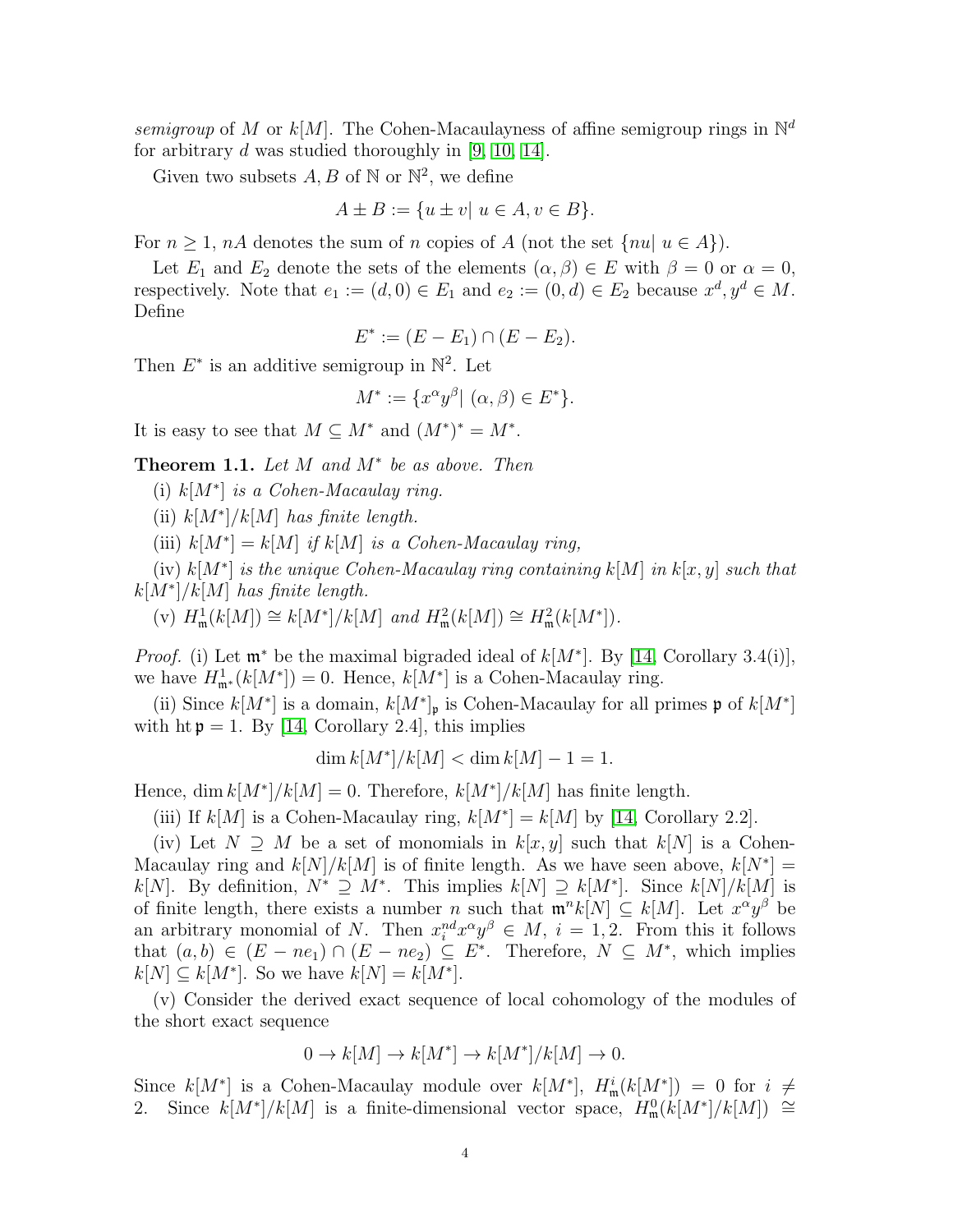$k[M^*]/k[M]$  and  $H^i_{\mathfrak{m}}(k[M^*]/k[M]) = 0$  for  $i > 0$ . Therefore,  $H^1_{\mathfrak{m}}(k[M]) \cong k[M^*]/k[M]$ and  $H_{\mathfrak{m}}^2(k[M]) \cong H_{\mathfrak{m}}^2(k[M^*])$ .

# Remark 1.2.

- (1) By Theorem [1.1\(](#page-3-0)i) and (ii),  $k[M^*]$  is a finite Macaulay fication of  $k[M]$ . By Theorem [1.1\(](#page-3-0)iv), it is unique.
- (2) By Theorem [1.1\(](#page-3-0)ii),  $E^*\E$  is a finite set because the vector space  $k[M^*]/k[M]$ has a basis consisting of the monomials of  $k[M^*] \setminus k[M]$ , whose exponents correspond to the elements of  $E^* \setminus E$ .
- (3) By Theorem [1.1\(](#page-3-0)iii),  $k[M]$  is a Cohen-Macaulay ring if and only if  $E^* = E$ . This fact can be also deduced from another criterion of Goto, Suzuki and Watanabe [\[9,](#page-21-13) Theorem 2.6], which replaces the condition  $E^* = E$  by the weaker condition  $(E - e_1) \cap (E - e_2) = E$ . Alternative Cohen-Macaulay criteria for  $k[M]$  can be found in [\[7,](#page-21-16) [13\]](#page-21-17).

**Remark 1.3.** We call a ring extension S of a local ring  $(R, \mathfrak{m})$  a finite Macaulayfication of R if S is a Cohen-Macaulay ring and the quotient  $S/R$  has finite length. Any ring R with dim  $R >$  depth  $R \geq 2$  does not have a finite Macaulay fication. If such a ring  $R$  has a finite Macaulay fication  $S$ , then from the exact sequence  $0 \to R \to S \to S/R \to 0$  we can derive that  $H^1_{\mathfrak{m}}(R) = \ell(S/R) \neq 0$ . This implies depth  $R = 1$ .

We can compute the finite Macaulay fication  $k[M^*]$  indirectly as follows.

<span id="page-4-0"></span>**Corollary 1.4.** Assume that M is contained in a set  $N \subseteq M^*$  such that  $k[N]$  is a Cohen-Macaulay ring. Then  $k[M^*]=k[N]$ .

*Proof.* We have  $k[N]/k[M] \subseteq k[M^*]/k[M]$ . Since  $k[M^*]/k[M]$  is of finite length,  $k[N]/k[M]$  is of finite length, too. Therefore,  $k[M^*]=k[N]$  by Theorem [1.1\(](#page-3-0)iv).  $\square$ 

**Example 1.5.** Let M be a set of monomials of degree d with  $x^{d-1}y$ ,  $xy^{d-1} \in M$ . Then  $(d-1,1), (1, d-1) \in E$ . Let N be the set of all monomials of degree d in  $k[x, y]$ . For all monomials  $x^{\alpha}y^{d-\alpha} \in N$ , we have

$$
(\alpha, d - \alpha) + (d - \alpha - 1)e_1 = (d - \alpha)(d - 1, 1) \in E,
$$
  

$$
(\alpha, d - \alpha) + (\alpha - 1)e_2 = \alpha(1, d - 1) \in E.
$$

Hence,  $(\alpha, d - \alpha) \in (E - E_1) \cap (E - E_2) = E^*$ . This shows that  $N \subseteq M^*$ . Since  $k[N]$  is a Veronese subring of  $k[x, y]$ ,  $k[N]$  is a Cohen-Macaulay ring. Therefore,  $k[M^*] = k[N]$  by Corollary [1.4.](#page-4-0)

If we know the finite Macaulay fication of  $k[M]$ , we can use it to test the Buchsbaumness of  $k[M]$ . It is known that  $k[M]$  is a Buchsbaum ring if and only if  $mH_m^1(k[M]) = 0$ . We refer the reader to [\[22\]](#page-21-2) for the definition and properties of Buchsbaum rings, which are a natural generalization of Cohen-Macaulay rings.

<span id="page-4-1"></span>**Proposition 1.6.** Let E be the affine semigroup of M. Then  $k[M]$  is a Buchsbaum ring if and only if  $(E \setminus \{0\}) + E^* \subseteq E$ .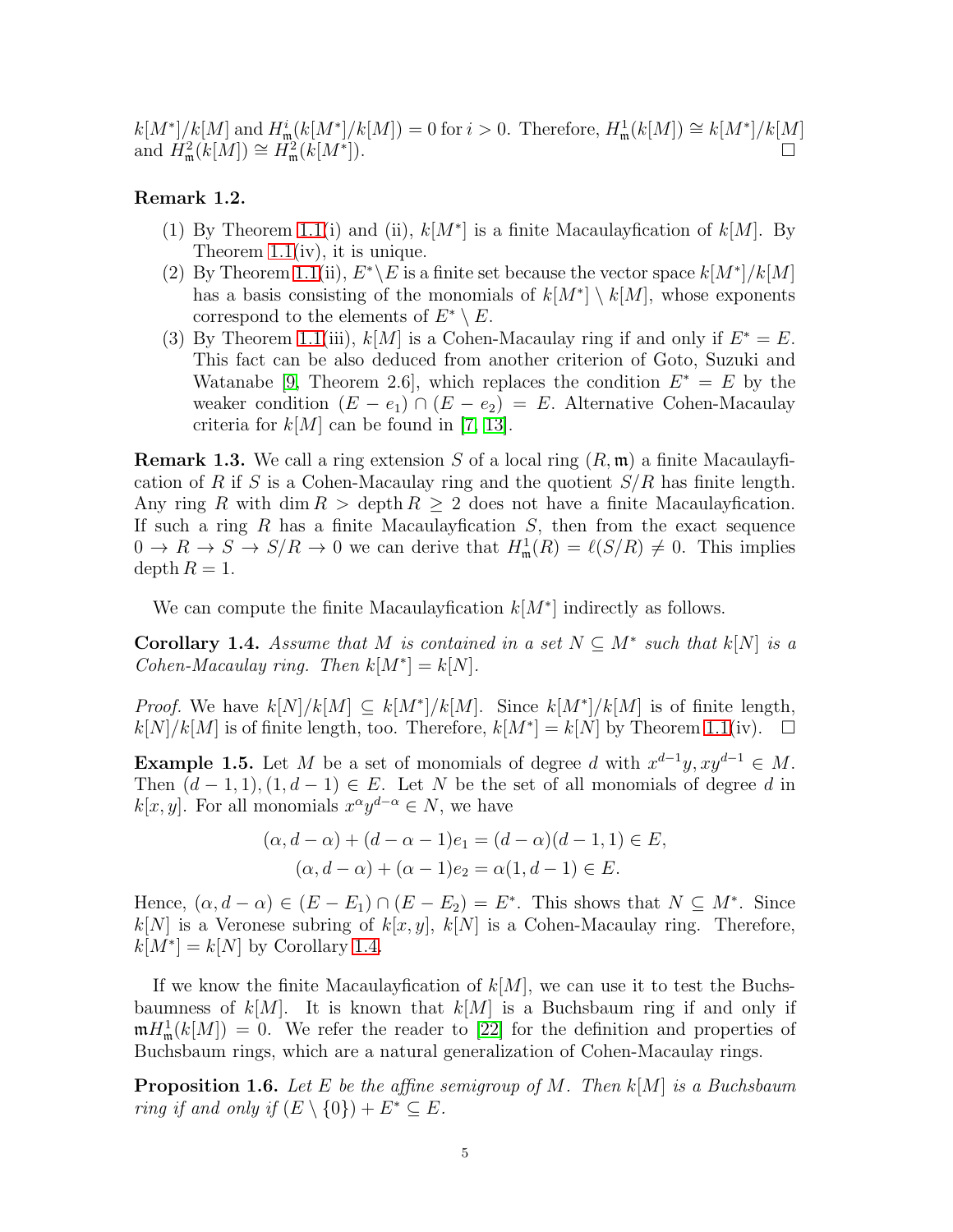*Proof.* The statement is a consequence of [\[14,](#page-21-15) Lemma 4.11]. It can be proved directly as follows. By Theorem [1.1\(](#page-3-0)v),  $mH_m^1(k[M]) = 0$  if and only if  $mk[M^*] \subseteq k[M]$ . The last condition just means  $(E \setminus \{0\}) + E^* \subseteq E$ .

# Remark 1.7.

- (1) Proposition [1.6](#page-4-1) was a special case of a general criterion for the Buchsbaumness of rings generated by monomials stated in [\[8,](#page-21-18) Theorem 3.1]. However, this result does not hold in general and it was corrected by [\[14,](#page-21-15) Lemma 4.11].
- (2) The condition  $(E \setminus \{0\}) + E^* \subseteq E$  of Proposition [1.6](#page-4-1) can be weakened to  $(E \setminus \{0\}) + (E - 2e_1) \cap (E - 2e_2) \subseteq E$  [\[23,](#page-21-19) Lemma 3]. Alternative Buchsbaum criteria for  $k[M]$  can be found in [\[7\]](#page-21-16).

From now on, let M be a set of monomials of the same degree d with  $x^d, y^d \in M$ . Let  $R = k[M]$ . Then R is a standard graded algebra with deg  $x^{\alpha}y^{\beta} = (\alpha + \beta)/d$  for all  $x^{\alpha}y^{\beta} \in R$ . For any graded R-module S we denote by  $S_n$  the n-th component of S. For  $i \geq 0$ , let  $a_i(S) := \max\{n | H^i_{\mathfrak{m}}(S)_n \neq 0\}$ , where  $a_i(S) = -\infty$  if  $H^i_{\mathfrak{m}}(S) = 0$ . The Castelnuovo-Mumford regularity of S is defined by  $reg(S) := max\{a_i(S) + i | i \geq 0\}.$ It is a measure for the complexity of the graded structure of  $S$  (see e.g. [\[6,](#page-21-4) [26\]](#page-21-20)). Since  $H^i_{\mathfrak{m}}(R) = 0$  for  $i = 0$  and  $i > 2$ , we have  $reg(R) = max\{a_1(R) + 1, a_2(R) + 2\}.$ 

Let  $Q := (x_1^d, x_2^d)$ . Then Q is a parameter ideal of R generated by linear forms. From this it follows that there exists a number n such that  $R_{n+1} = Q_{n+1}$ . We call the least number n with this property the reduction number of R with respect to  $Q$ , denoted by  $r_Q(R)$ . This number can be computed easily. By [\[25,](#page-21-21) Proposition 3.2], we have  $a_2(R) + 2 \leq r_Q(R) \leq \text{reg}(R)$ . Therefore,

$$
reg(R) = max{a_1(R) + 1, r_Q(R)}.
$$

Note that the reduction number of R with respect to  $Q$  is defined one less in [\[25\]](#page-21-21).

Let  $R^* = k[M^*]$ . Since  $R^*/R$  is a finite-dimensional vector space,  $R^*$  is a finite graded R-module. Therefore, there also exists a number n such that  $R_{n+1}^* =$  $(QR^*)_{n+1}$ . We call the least number n with this property the reduction number of  $R^*$  with respect to Q, denoted by  $r_Q(R^*)$ . Since  $R^*$  is a Cohen-Macaulay ring,  $H^i_{\mathfrak{m}}(R^*)=0$  for  $i \neq 2$ . Therefore,  $a_i(R^*)=-\infty$  for  $i \neq 2$ . By a module-theoretic version of [\[25,](#page-21-21) Proposition 3.2], this implies

$$
reg(R^*) = r_Q(R^*) = a_2(R^*) + 2.
$$

We can characterize reg(R) by means of  $R^*$  as follows. Let  $a(R^*/R)$  denote the largest number n such that  $(R^*/R)_n \neq 0$ . If  $(R^*/R) = 0$ , we set  $a(R^*/R) = -\infty$ .

<span id="page-5-0"></span>**Proposition 1.8.** Let R,  $R^*$  and Q be as above. Then

$$
reg(R) = max{a(R^*/R) + 1, r_Q(R^*)}.
$$

*Proof.* By Theorem [1.1\(](#page-3-0)v),  $a_1(R) = a(R^*/R)$  and  $a_2(R) = a_2(R^*)$ . Therefore,

reg(R) = max{
$$
a_1(R) + 1, a_2(R) + 2
$$
}  
= max{ $a(R^*/R) + 1, a_2(R^*) + 2$ } = max{ $a(R^*/R) + 1, r_Q(R^*)$  }.

 $\Box$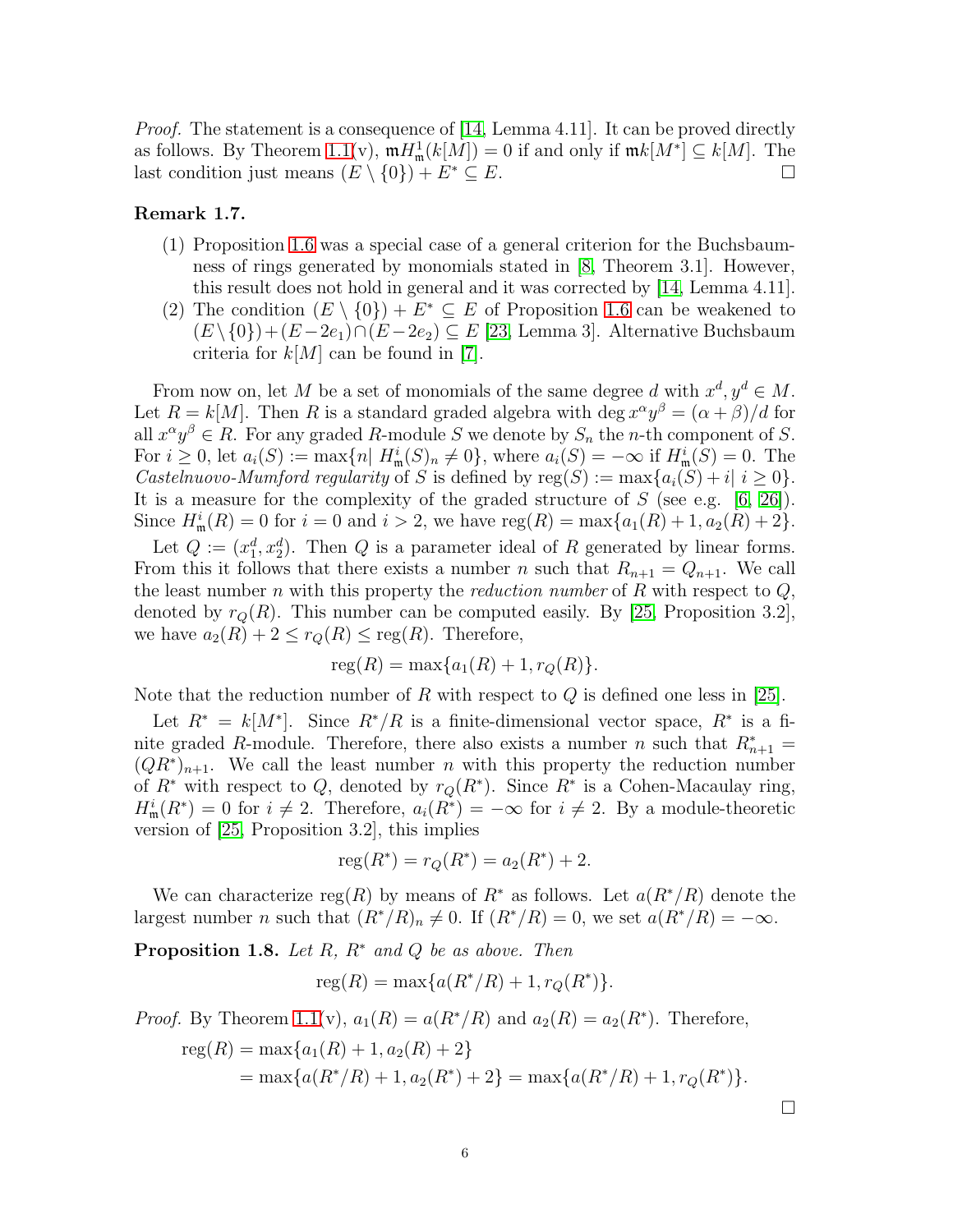We always have  $r_Q(R^*) \leq r_Q(R)$ . In fact,  $r_Q(R^*) = a_2(R) + 2$  by the proof of Theorem [1.8](#page-5-0) and  $a_2(R)+2 \le r_Q(R)$  by [\[25,](#page-21-21) Proposition 3.2]. The following example shows that  $r_Q(R)$  can be arbitrarily larger than  $r_Q(R^*)$ .

**Example 1.9.** If  $x^{d-1}y$ ,  $xy^{d-1} \in M$ , then  $R^*$  is the Veronese subring of  $k[x, y]$ generated by the monomials of degree d. It is easy to see that  $r_Q(R^*) = 1$ . By [\[16,](#page-21-11) Proposition 4.1,  $r_Q(R)$  can be any number between 1 and  $d-2$ .

**Corollary 1.10.** Let R,  $R^*$  and Q be as above. Assume that R is a Buchsbaum ring. Then

$$
reg(R) = r_Q(R) \in \{r_Q(R^*), r_Q(R^*) + 1\}.
$$

*Proof.* Since R is a Buchsbaum ring,  $reg(R) = r_Q(R)$  by [\[25,](#page-21-21) Corollary 3.5]. By Proposition [1.8,](#page-5-0) to prove that  $reg(R) \in \{r_Q(R^*), r_Q(R^*)+1\}$  we only need to show that  $a(R^*/R) \le r_Q(R^*)$ . For  $n \ge r_Q(R^*)$ , we have  $R_{n+1}^* = (QR^*)_{n+1}$ . By Proposition [1.6,](#page-4-1)  $\{e_1, e_2\} + E^* \subseteq E$ , which implies  $(QR^*)_{n+1} = R_{n+1}$ . Therefore,  $(R^*/R)_{n+1} = 0$ . Hence,  $a(R^*/R) \le r_Q(R^*)$ ). For a set of the set of  $\Box$ 

It is easy to find a Buchsbaum ring R with  $reg(R) = r_Q(R^*) + 1$ .

**Example 1.11.** Let  $R = k[x^4, x^3y, xy^3, y^4]$ . Then  $R^* = k[x^4, x^3y, x^2y^2, xy^3, y^4]$  with  $r_Q(R^*) = 1$ . Since R is a Buchsbaum ring with  $r_Q(R) = 2$ , we have reg(R) = 2.

To check the Buchsbaumness or to estimate the regularity of R we only need to work with sequences of integers if the finite Macaulay fication  $R^*$  is generated by monomials of degree d. For that purpose we set

$$
G_M := \{ \alpha \mid x^{\alpha} y^{d-\alpha} \in M \}
$$

for every set M of monomials of degree d in  $k[x, y]$ .

<span id="page-6-0"></span>**Theorem 1.12.** Let  $R = k[M]$ . Assume that  $R^* = k[N]$  where N is a set of monomials of degree d. Let  $Q = (x^d, y^d)$ . Then

- (1) R is a Buchsbaum ring if and only if  $G_M + G_N = 2G_M$ .
- (2)  $reg(R) = min\{n \ge r_Q(R^*) | nG_M = nG_N\}.$

*Proof.* Let E be the affine semigroup of M. By Proposition [1.6,](#page-4-1) R is a Buchsbaum ring if and only if  $(E \setminus \{0\}) + E^* \subseteq E$ . Let  $A = \{(\alpha, d - \alpha) | \alpha \in G_M\}$  and  $B = \{(\alpha, d - \alpha) | \alpha \in G_N\}.$  The assumption implies that E and E<sup>\*</sup> are generated by A and B, respectively. Therefore,  $(E \setminus \{0\}) + E^* \subseteq E$  if and only if  $A + B \subseteq$ 2A. This condition is satisfied if and only if  $G_M + G_N \subseteq 2G_M$  or, equivalently,  $G_M + G_N = 2G_M.$ 

By Proposition [1.8,](#page-5-0)  $reg(R) = max{a(R^*/R) + 1, r_Q(R^*)}$ . We have  $a(R^*/R) =$  $\max\{n \mid R_n \neq R_n^*\}\.$  Since R and  $R^*$  are generated by monomials of degree d,  $R_n =$  $k[x^{\alpha}y^{nd-\alpha}] \alpha \in nG_M$  and  $R_n^* = k[x^{\alpha}y^{nd-\alpha}] \alpha \in nG_N$ . Therefore,

$$
a(R^*/R) = \max\{n \mid nG_M \neq nG_N\}.
$$

For  $n \ge r_Q(R^*)$ ,  $(n+1)G_N = \{0, d\} + nG_N \subseteq G_M + nG_N$ . This implies  $(n+1)G_M =$  $(n+1)G_N$  if  $nG_M = nG_N$ . Thus,  $a(R^*/R) + 1 = \min\{n | nG_M = nG_N\}$ . From this it follows that  $reg(R) = min\{n \ge r_Q(R^*) | nG_M = nG_N\}$ .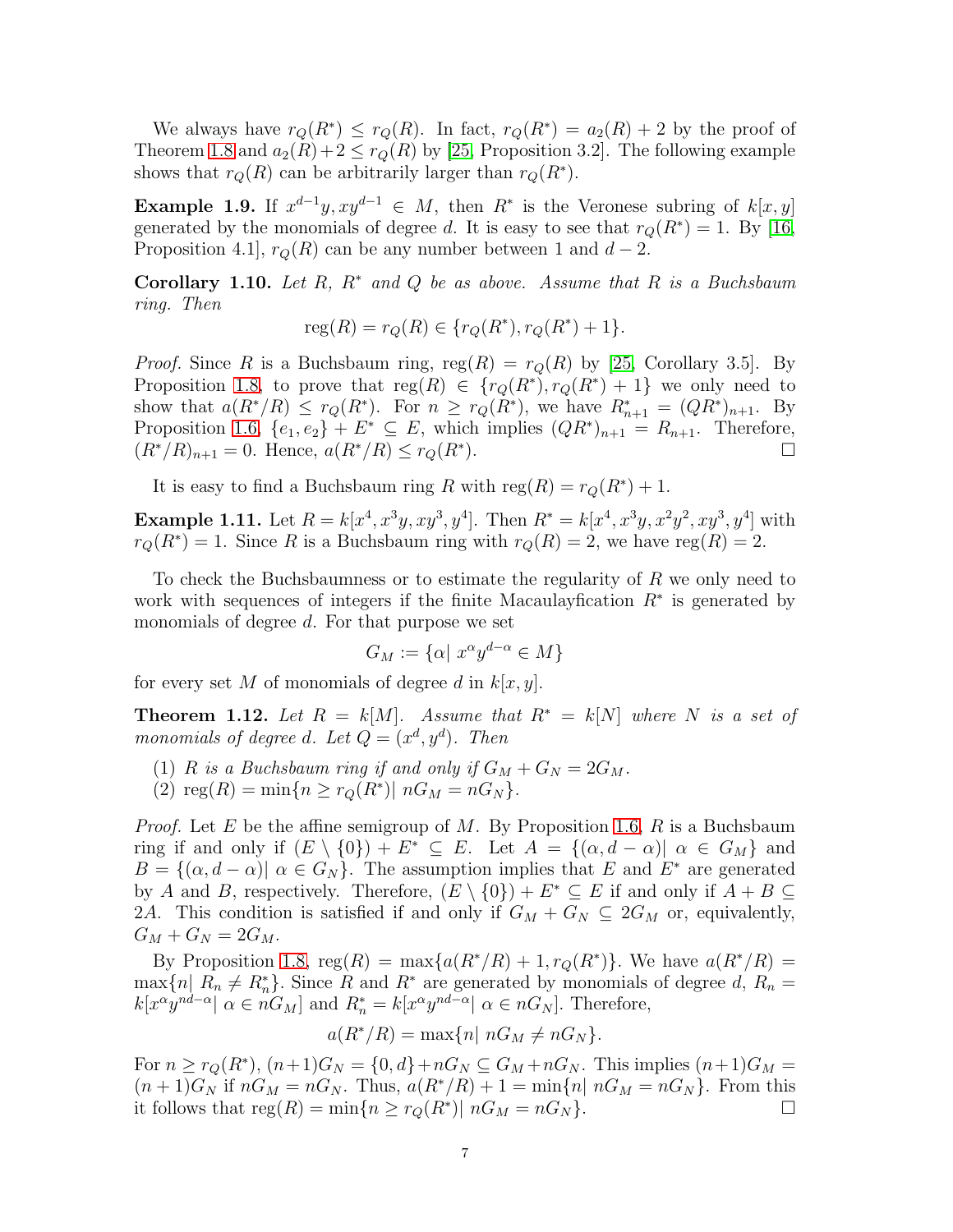The reduction number  $r_Q(R^*)$  can be also computed by means of  $G_N$ . Since  $r_Q(R^*) = \min\{n \mid R^*_{n+1} = (QR^*)_{n+1}\},\$  we have

$$
r_Q(R^*) = \min\{n | (n+1)G_N = \{0, d\} + nG_N\}.
$$

### 2. Buchsbaumness

Let M be a set of monomials of degree d in two variables x and y such that  $x^d, y^d \in M$  for some integer  $d \geq 0$ . Then we can find a unique sequence of integers  $0 = a_0 \le a_1 \le \cdots \le a_{2r+1} = d$  with  $a_{2i-1} < a_{2i} - 1$ ,  $i = 1, ..., r$ , such that the set of the exponents  $\alpha$ ,  $x^{\alpha}y^{d-\alpha} \in M$ , is given by

$$
G_M = \bigcup_{i=0}^r [a_{2i}, a_{2i+1}],
$$

where  $[a_{2i}, a_{2i+1}]$  denotes the interval of integers  $\alpha, a_{2i} \leq \alpha \leq a_{2i+1}$ . The condition  $a_{2i-1} < a_{2i} - 1$  means that  $[a_{2i-1} + 1, a_{2i} - 1]$  is an integer gap between the integer intervals of  $G_M$ .

Let  $R = k[M]$ . The aim of this section is to give criteria for R to be a Buchsbaum ring in terms of the sequence  $a_1, ..., a_{2r+1}$ . Let  $R^*$  denote the finite Macaulay fication of R. We will concentrate on the case  $R^* = k[N]$  where N is a set of monomials of degree d in  $k[x, y]$ . In this case, R is a Buchsbaum ring if and only if  $G_M + G_N \subseteq 2G_M$ by Theorem [1.12\(](#page-6-0)1). We can represent  $G_M + G_N$  as a union of disjoint integer intervals in  $[0, 2d]$ . Given such an interval  $[u, v]$ , we have to find conditions for  $[u, v] \subseteq 2G_M$  in terms of the sequence  $a_0, a_1, ..., a_{2r+1}$ . The following result shows that  $[u, v] \subseteq 2G_M$  if and only if  $a_1, ..., a_{2r+1}$  satisfies a system of linear inequalities.

Let  $I = \{(m, n) \in \mathbb{N}^2 | 0 \leq m, n \leq r\}$ . For  $(m, n), (m', n') \in I$ , we define  $(m', n') \leq (m, n)$  if  $m' \leq m, n' \leq n$ . This gives a partial order on I. A subset J of I is symmetric if whenever  $(m, n) \in J$ , then  $(n, m) \in J$ . We call J a poset ideal if whenever  $(m', n') \leq (m, n) \in J$ , then  $(m', n') \in J$ . Let  $J_{\text{max}}$  resp.  $J_{\text{min}}$  denote the set of maximal resp. minimal elements of J.

<span id="page-7-0"></span>**Lemma 2.1.** Let  $0 \leq u \leq v \leq 2d$  be two arbitrary integers. Let  $(m, n)$  and  $(m', n')$  be elements of I such that  $a_{2m+1} + a_{2n+1}$  is the maximum of all values  $a_{2i+1} + a_{2j+1} < u$  and  $a_{2m'} + a_{2n'}$  is the minimum of all values  $a_{2i} + a_{2j} > v$ ,  $(i, j) \in I$ . Then  $[u, v] \subseteq 2G_M$  if and only if for every symmetric poset ideal J of I with  $(m, n) \in J$  and  $(m', n') \notin J$ ,

 $(2.1)$  max  $\{a_{2i+1} + a_{2j+1} | (i, j) \in J_{\text{max}}\} + 1 \ge \min\{a_{2i} + a_{2j} | (i, j) \in (I \setminus J)_{\text{min}}\}.$ 

*Proof.* Let J be an arbitrary symmetric poset ideal of I with  $(m, n) \in J$  and  $(m', n') \notin J$ . Set

$$
a = \max\{a_{2i+1} + a_{2j+1} | (i, j) \in J_{\max}\},
$$
  

$$
b = \min\{a_{2i} + a_{2j} | (i, j) \in (I \setminus J)_{\min}\}.
$$

If  $a+1 < b$ ,

$$
[a+1,b-1] \subseteq [a_{2m+1}+a_{2n+1}+1,a_{2m'}+a_{2n'}-1] \subseteq [u,v].
$$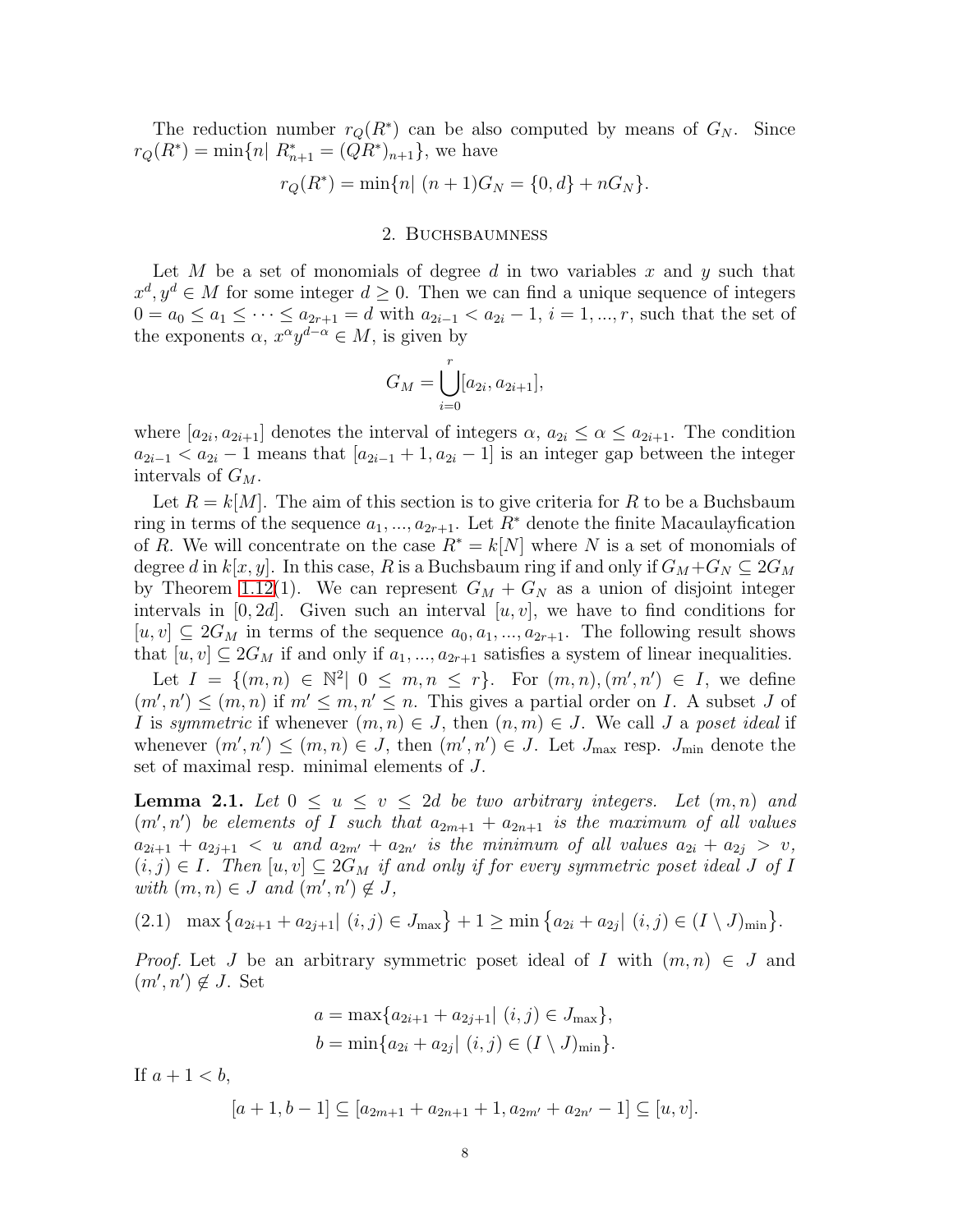Let c be an element of  $[a+1,b-1]$ . Since  $a < c, c \notin [a_{2i} + a_{2j}, a_{2i+1} + a_{2j+1}]$  for any  $(i, j) \in J$ . Since  $c < b$ ,  $c \notin [a_{2i} + a_{2j}, a_{2i+1} + a_{2j+1}]$  for any  $(i, j) \in I \setminus J$ . Note that  $2G_M = \bigcup_{(i,j)\in I} [a_{2i} + a_{2j}, a_{2i+1} + a_{2j+1}]$ . Then  $c \notin 2G_M$ . Therefore,  $[u, v] \nsubseteq 2G_M$ .

Conversely, if  $[u, v] \nsubseteq 2G_M$ , choose an element  $c \in [u, v]$  such that  $c \notin 2G_M$ . Let J be the set of all  $(i, j) \in I$  such that  $c > a_{2i+1} + a_{2i+1}$ . Then J is a symmetric poset ideal of I with  $(m, n) \in J$  and  $(m', n') \notin J$ . If we define a as above, then  $a < c$ . For  $(i, j) \in I \setminus J$ , we have  $c \le a_{2i+1} + a_{2j+1}$ . Since  $c \notin [a_{2i} + a_{2j}, a_{2i+1} + a_{2j+1}] \subset 2G_M$ , this implies  $c < a_{2i} + a_{2j}$ . If we define b as above, then  $c < b$ . Hence,  $a + 1 < b$ .  $\Box$ 

<span id="page-8-1"></span>**Example 2.2.** Let us consider the smooth case  $a_1 > 0$  and  $a_{2r} < d$ . In this case,  $R^* = k[N]$ , where N is the set of all monomials of degree d in  $k[x, y]$ . Since  $G_N = [0, d], G_M + G_N \supseteq \{0, d\} + [0, d] = [0, 2d].$  Hence  $G_M + G_N = [0, 2d].$ By Theorem [1.12\(](#page-6-0)1), R is a Buchsbaum ring if and only if  $[0, 2d] = 2G_M$ . Since  $[0, 2a_1], [2a_{2r}, 2d] \subseteq 2G_M$ ,  $[0, 2d] = 2G_M$  if and only if  $[2a_1+1, 2a_{2r}-1] \subseteq 2G_M$ . Note that  $a_1 + a_1$  is the maximum of all values  $a_{2i+1} + a_{2i+1} < 2a_1 + 1$  and  $a_{2r} + a_{2r}$  is the minimum of all values  $a_{2i} + a_{2j} > 2a_{2r} - 1$ ,  $(i, j) \in I$ . Then  $[2a_1 + 1, 2a_{2r} - 1] \subseteq 2G_M$ if and only if the inequality  $(2.1)$  holds for every symmetric poset ideal  $J$  of  $I$ with  $(r, r) \notin J$ . That is the Buchsbaum criterion for the smooth case given in [\[24,](#page-21-3) Theorem 4.7].

Our approach also yields the following interesting relationship between Buchsbaumness and regularity in the smooth case.

<span id="page-8-2"></span>**Theorem 2.3.** Let  $0 = a_0 \le a_1 \le \cdots \le a_{2r+1} = d$  be a sequence of integers with  $a_{2i-1} < a_{2i} - 1, i = 1, ..., r, \text{ and } R = k[x^{\alpha}y^{d-\alpha}] \alpha \in \bigcup_{i=0}^{r}[a_{2i}, a_{2i+1}]$ . Assume that  $a_1 > 0$  and  $a_{2r} < d$ . Then R is a Buchsbaum ring if and only if  $reg(R) = 2$ .

*Proof.* Let  $M = \{x^{\alpha}y^{d-\alpha} | \alpha \in \bigcup_{i=0}^{r}[a_{2i}, a_{2i+1}]\}$  and  $N = \{x^{\alpha}y^{d-\alpha} | \alpha \in [0, d]\}.$  Then  $R = k[M]$  and  $R^* = k[N]$ . As we have seen in Example [2.2,](#page-8-1)  $G_M + G_N = [0, 2d]$ 2G<sub>N</sub>. Therefore, R is a Buchsbaum ring if and only if  $2G_N = 2G_M$ . Let  $Q = (x^d, y^d)$ . Then  $r_Q(R^*) = 1$ . By Theorem [1.12\(](#page-6-0)2), this implies  $reg(R) = min\{n \geq 1 | nG_N =$  $nG_M$ . Since  $G_N \neq G_M$ , R is a Buchsbaum ring if and only if reg $(R) = 2$ .

Now we will study the Buchsbaumness of non-smooth curves of Type A.

<span id="page-8-0"></span>**Theorem 2.4.** Let  $0 = a_0 \le a_1 \le \cdots \le a_{2r+1} = d$  be a sequence of integers with  $a_{2i-1} < a_{2i} - 1, i = 1, ..., r, and R = k[x^{\alpha}y^{d-\alpha}] \alpha \in \bigcup_{i=0}^{r} [a_{2i}, a_{2i+1}]$ . Assume that  $a_1 = 0$ ,  $a_{2r} < d$ , and  $2a_2 - 1 \le a_3$ ,  $r \ge 2$ . Then the following conditions are equivalent:

- (1) R is a Buchsbaum ring.
- (2) The inequality (2.1) holds for every symmetric poset ideal J of I with  $(1, 1) \in$ *J* and  $(r, r) \notin J$
- (3)  $reg(R) = 2$ .

*Proof.* Let  $M = \{x^{\alpha}y^{d-\alpha} | a \in \bigcup_{i=0}^{r}[a_{2i}, a_{2i+1}]\}$  and  $N = \{x^{\alpha}y^{d-\alpha} | \alpha \in \{0\} \cup [a_2, d]\}.$ Then  $M \subset N$  and  $k[N]$  is a Cohen-Macaulay ring by [\[24,](#page-21-3) Corollary 3.4]. We have  $N\backslash M\subseteq \{x^{\alpha}y^{d-\alpha}|\ \alpha\in [a_3+1,a_{2r}-1]\}.$  For  $\alpha\in [a_3+1,a_{2r}-1]$ , write  $\alpha = ta_2+c$  with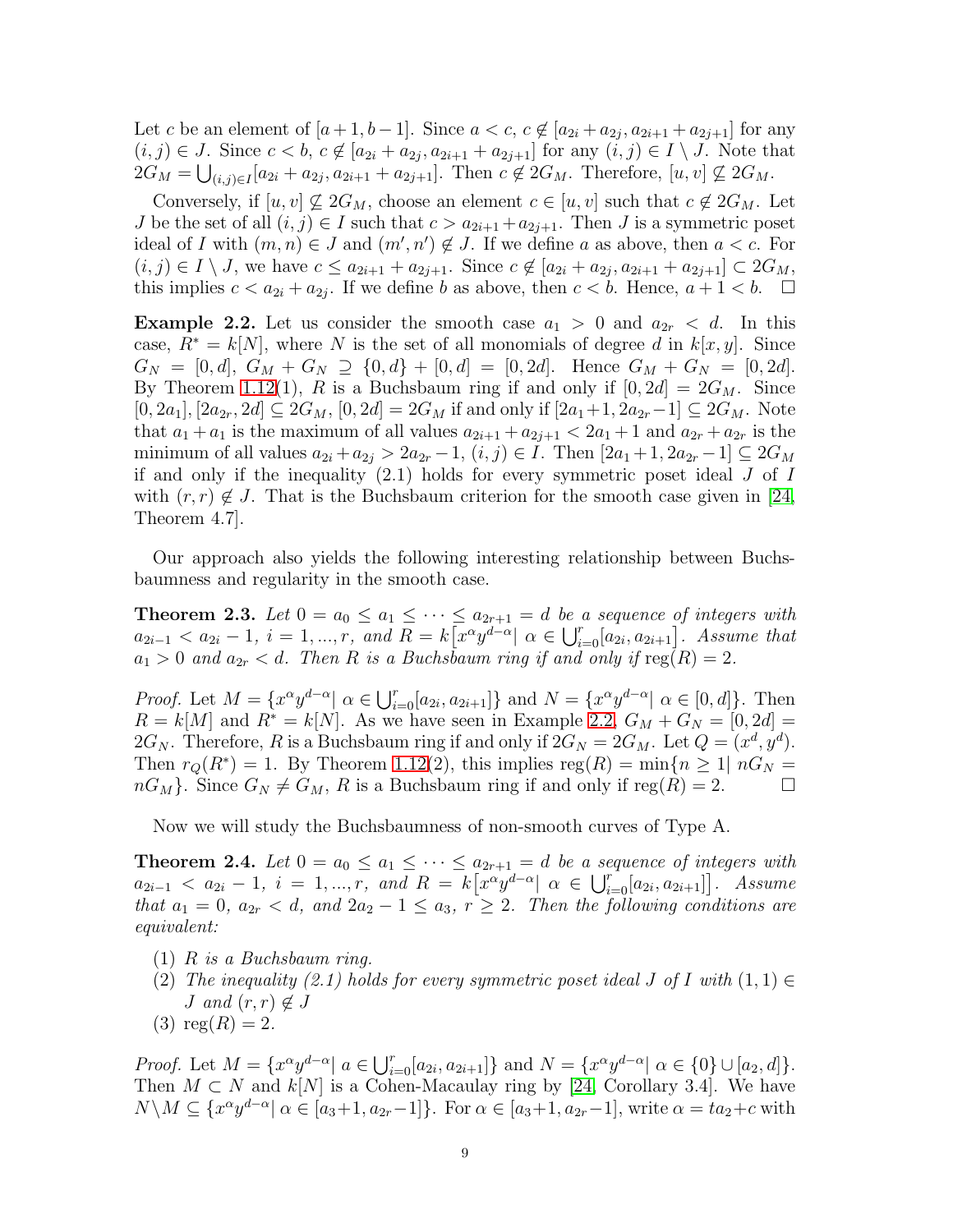$0 \leq c < a_2$ . Since  $a_3 + 1 \geq 2a_2$ ,  $t \geq 2$  and  $a_2 + c \leq a_3$ . Hence,  $(a_2 + c, d - a_2 - c) \in E$ , where  $E$  is the affine semigroup of  $M$ . We have

$$
(\alpha, d - \alpha) + (d - \alpha - 1)e_1 = (d - \alpha)(d - 1, 1) \in E,
$$
  
\n
$$
(\alpha, d - \alpha) + (t - 1)e_2 = (t - 1)(a_2, d - a_2) + (a_2 + c, d - a_2 - c) \in E.
$$

Hence  $(\alpha, d - \alpha) \in (E - E_1) \cap (E - E_2) = E^*$ . From this it follows that  $N \subseteq M^*$ . Therefore,  $R^* = k[N]$  by Corollary [1.4.](#page-4-0)

We have  $G_N = \{0\} \cup [a_2, d]$ . Hence,  $2G_N = \{0\} \cup [a_2, d] \cup [2a_2, 2d]$ . Since  $2a_2 - 1 \leq a_3 < d$ ,

$$
[a_2, d] \cup [2a_2, 2d] = [a_2, 2d] = [a_2, a_3] \cup [2a_2, 2d].
$$

Note that  $[a_2, a_3] \subset G_M$  and  $[2a_2, 2d] = \{a_2, d\} + [a_2, d] \subset G_M + G_N$ . Then  $2G_N \subseteq$  $G_M + G_N$ . Since  $G_M \subseteq G_N$ , this implies  $G_M + G_N = 2G_N$ . By Theorem [1.12\(](#page-6-0)1), R is a Buchsbaum ring if and only if  $2G_N = 2G_M$ .

On the other hand, we have  $[a_2, 2a_3] = [a_2, a_3] \cup [2a_2, 2a_3] \subseteq 2G_M$  and  $[2a_{2r}, 2d] \subseteq$  $2G_M$ . Since  $2G_N = \{0\} \cup [a_2, 2d]$ , this implies

$$
2G_N \setminus 2G_M \subseteq [a_2, 2d] \setminus ([a_2, 2a_3] \cup [2a_{2r}, 2d]) = [2a_3 + 1, 2a_{2r} - 1].
$$

Therefore,  $2G_N = 2G_M$  if and only if  $[2a_3 + 1, 2a_{2r} - 1] \subseteq 2G_M$ .

It is clear that  $a_3 + a_3$  is the maximum of all values  $a_{2i+1} + a_{2i+1} < 2a_3 + 1$  and  $a_{2r} + a_{2r}$  is the minimum of all values  $a_{2i} + a_{2j} > 2a_{2r} - 1$ ,  $(i, j) \in I$ . By Lemma [2.1,](#page-7-0)  $[2a_3+1, 2a_{2r}-1] \subseteq 2G_M$  if and only if the inequality  $(2.1)$  holds for every symmetric poset ideal J of I with  $(1,1) \in J$  and  $(r,r) \notin J$ . This shows the equivalence of the conditions (1) and (2).

Now we are going to prove the equivalence of the conditions  $(1)$  and  $(3)$ . Let  $Q = (x^d, y^d)$ . By [\[16,](#page-21-11) Theorem 2.1],  $r_Q(R^*) = \frac{d-1}{1}$  $d - a_2$ 1 . Since  $2a_2 - 1 \le a_3 < d$ ,  $d-1 < 2(d-a_2)$ . Hence  $r_Q(R^*) = 2$ . By Theorem [1.12\(](#page-6-0)2), this implies  $reg(R) = min\{n \geq 2 | nG_N = nG_M\}.$ 

We have shown above that R is a Buchsbaum ring if and only if  $2G_N = 2G_M$ . Therefore, R is a Buchsbaum ring if and only if  $reg(R) = 2$ .

One can easily write down the inequalities  $(2.1)$  in Theorem  $2.4(2)$ . For instance, the case  $r = 2$  yields the following concrete criterion.

<span id="page-9-0"></span>Corollary 2.5. Let  $1 < a < b < c < d$  be a sequence of integers with  $b < c - 1$ and  $R = k[x^{\alpha}y^{d-\alpha}] \alpha \in \{0\} \cup [a, b] \cup [c, d]$ . Assume that  $2a - 1 \leq b$ . Then R is a Buchsbaum ring if and only if

$$
2b + 1 \ge c,
$$
  

$$
\max\{2b, d\} + 1 \ge a + c,
$$
  

$$
b + d + 1 \ge 2c.
$$

*Proof.* There are 3 different symmetric posets J of I with  $(1, 1) \in J$  and  $(2, 2) \notin J$ :

- $(1) \{ (0, 1), (1, 0), (1, 1) \},\$
- $(2) \{ (0, 1), (1, 0), (0, 2), (2, 0), (1, 1) \},\$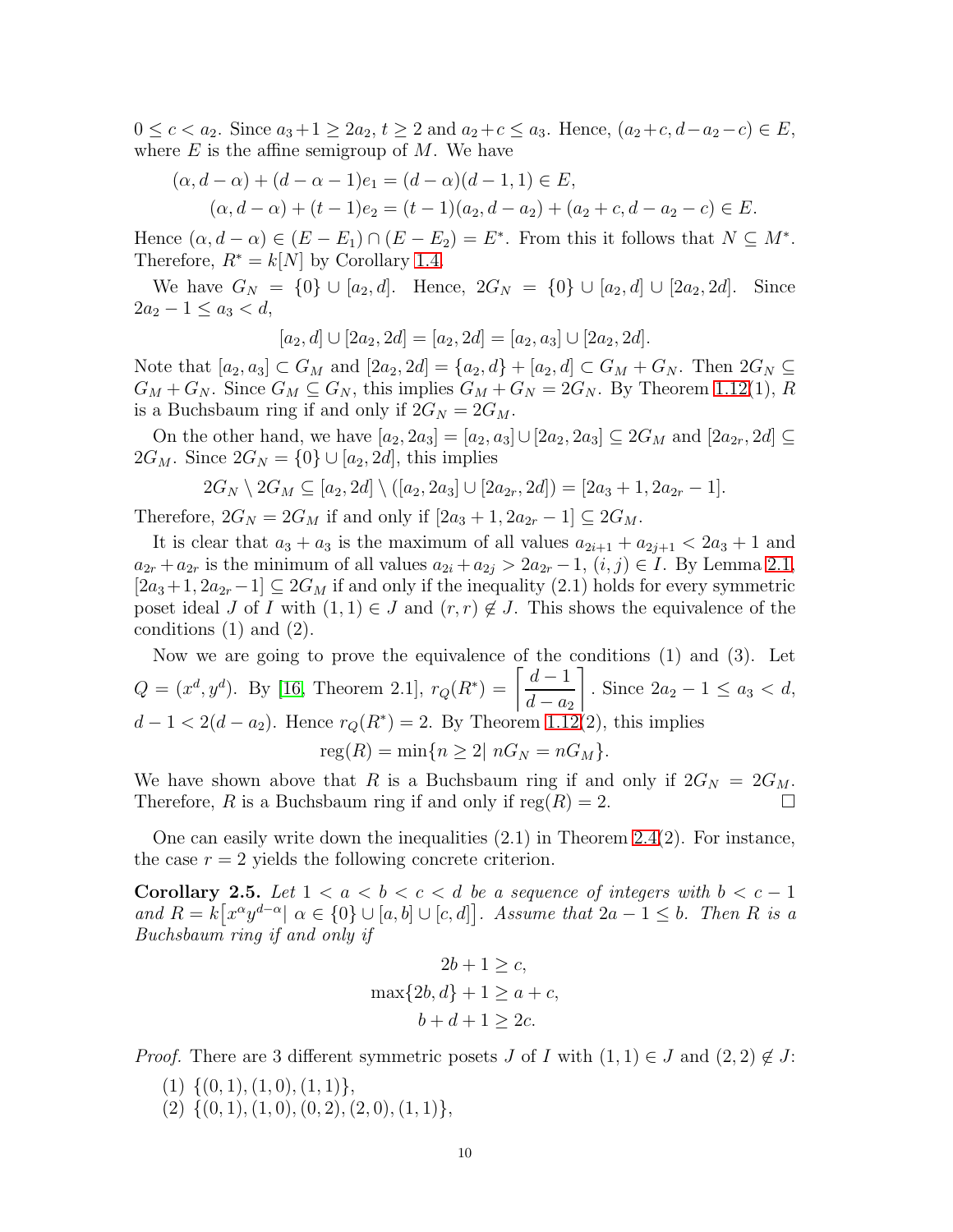$(3) \{ (0, 1), (1, 0), (0, 2), (2, 0), (1, 1), (1, 2), (2, 1) \}.$ 

By  $(2.1)$ , these posets yield the 3 inequalities in the statement.

**Example 2.6.** Let  $R = k[x^d, x^{d-1}y, x^3y^{d-3}, x^2y^{d-2}, y^d], d \ge 6$ . Then  $a = 2, b = 3$ , and  $c = d - 1$ , which satisfy the assumption of Corollary [2.5.](#page-9-0) Using Corollary [2.5](#page-9-0) we can easily check that R is a Buchsbaum ring if and only if  $d = 6$ .

For non-smooth curves of Type B we have the following criterion for the Buchsbaumness.

<span id="page-10-0"></span>**Theorem 2.7.** Let  $0 = a_0 \le a_1 \le \cdots \le a_{2r+1} = d$  be a sequence of integers with  $a_{2i-1} < a_{2i} - 1, i = 1, ..., r, \text{ and } R = k[x^{\alpha}y^{d-\alpha}] \alpha \in \bigcup_{i=0}^{r}[a_{2i}, a_{2i+1}]\big]$ . Assume that  $a_1 = 0, a_{2r} = d, 2a_2 - 1 \le a_3$ , and  $a_{2r-2} + d - 1 \le a_{2r-1}, r \ge 3$ . Then the following conditions are equivalent:

- (1) R is a Buchsbaum ring.
- (2) The inequality (2.1) holds for every symmetric poset ideal J of I with  $(1,1) \in$ J and  $(r-1, r-1) \notin J$ .
- (3)  $reg(R) = 2$ .

*Proof.* Let  $M = \{x^{\alpha}y^{d-\alpha} | a \in \bigcup_{i=0}^{r}[a_{2i}, a_{2i+1}]\}$  and  $N = \{x^{\alpha}y^{d-\alpha} | \alpha \in \{0, d\} \cup \{0, d\} \}$  $[a_2, a_{2r-1}]$ . Then  $M \subset N$  and  $k[N]$  is a Cohen-Macaulay ring by [\[24,](#page-21-3) Theorem 2.1]. We have  $N \setminus M \subseteq \{x^{\alpha} y^{d-\alpha} | \alpha \in [a_3 + 1, a_{2r-2} - 1] \}.$ 

Let E be the affine semigroup of  $R = k[M]$ . Similarly as in the proof of Theorem [2.4](#page-8-0) we can use the assumptions  $2a_2 - 1 \le a_3$  and  $a_{2r-2} + d - 1 \le 2a_{2r-1}$  to show that  $(\alpha, d - \alpha) \in (E - E_1) \cap (E - E_2) = E^*$  for  $\alpha \in [a_3 + 1, a_{2r-2} - 1]$ . Thus,  ${x^{\alpha}y^{d-\alpha}} \mid \alpha \in [a_3+1, a_{2r-2}-1]$   $\subset M^*$ . From this it follows that  $N \subseteq M^*$ . Therefore,  $R^* = k[N]$  by Corollary [1.4.](#page-4-0)

We have  $G_N = \{0, d\} \cup [a_2, a_{2r-1}]$ . Hence,

 $2G_N = \{0, d, 2d\} \cup [a_2, a_{2r-1}] \cup [2a_2, 2a_{2r-1}] \cup [a_2 + d, a_{2r-1} + d].$ 

Since  $2a_2 - 1 \le a_3 < a_{2r-1}$  and  $a_2 + d - 1 < a_{2r-2} + d - 1 \le 2a_{2r-1}$ ,

$$
[a_2, a_{2r-1}] \cup [2a_2, 2a_{2r-1}] = [a_2, 2a_{2r-1}],
$$
  

$$
[2a_2, 2a_{2r-1}] \cup [a_2 + d, a_{2r-1} + d] = [2a_2, a_{2r-1} + d].
$$

Therefore,

$$
2G_N = \{0, 2d\} \cup [a_2, a_{2r-1} + d]
$$
  
=  $\{0, 2d\} \cup [a_2, a_3] \cup [2a_2, 2a_{2r-1}] \cup [a_{2r-2} + d, a_{2r-1} + d].$ 

Notice that  $[a_2, a_3], [a_{2r-2} + d, a_{2r-1} + d] \subset 2G_M$  and

$$
[2a_2, 2a_{2r-1}] = \{a_2, a_{2r-1}\} + [a_2, a_{2r-1}] \subset G_M + G_N.
$$

Then  $2G_N \subseteq G_M + G_N$ . This implies  $G_M + G_N = 2G_N$ . It follows from Theorem [1.12\(](#page-6-0)1) that R is a Buchsbaum ring if and only if  $2G_N = 2G_M$ .

On the other hand, we have

$$
[a_2, 2a_3] = [a_2, a_3] \cup [2a_2, 2a_3] \subset 2G_M,
$$
  

$$
[2a_{2r-2}, a_{2r-1} + d] = [2a_{2r-2}, 2a_{2r-1}] \cup [a_{2r-2} + d, a_{2r-1} + d] \subset 2G_M.
$$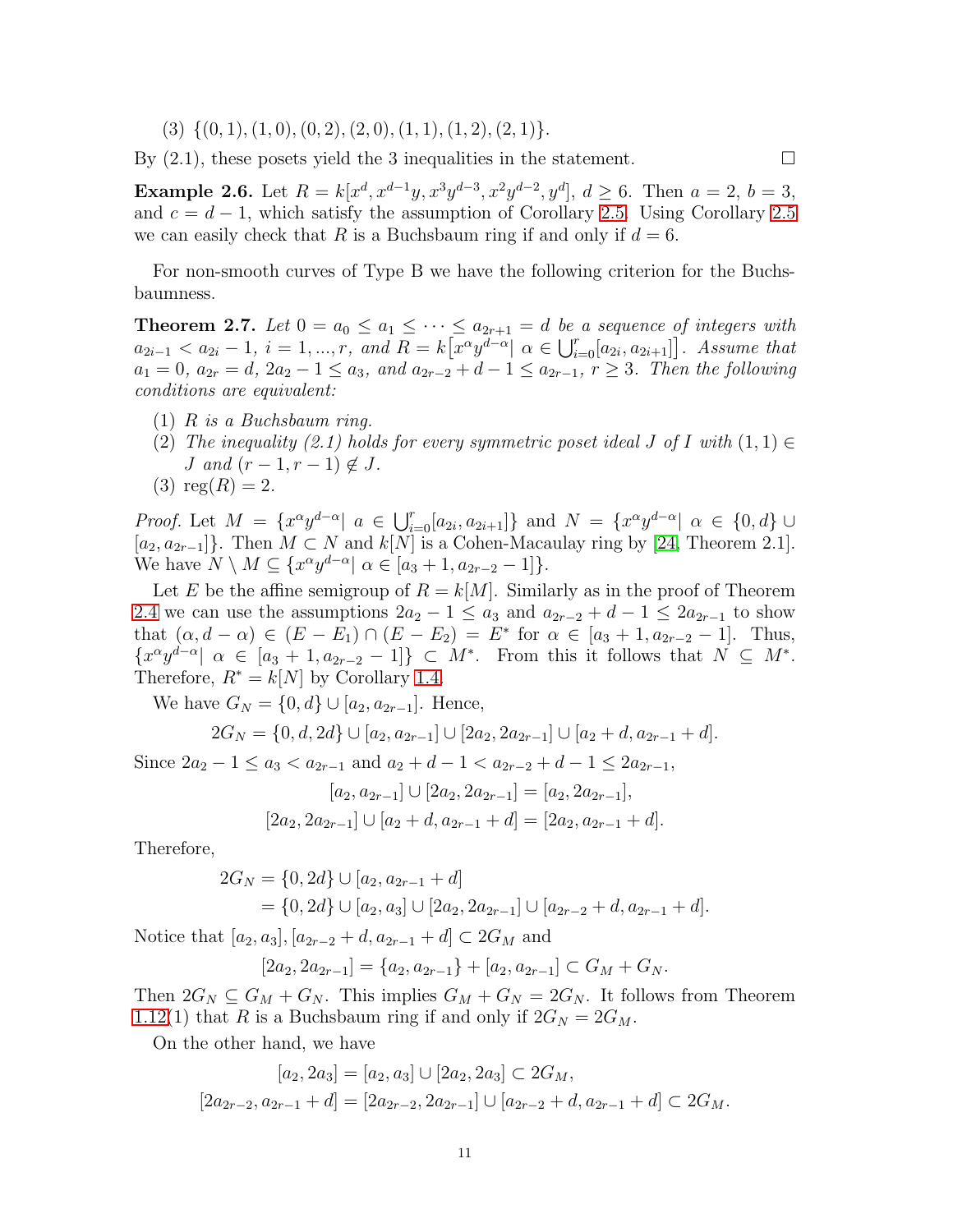Since  $2G_N = \{0, 2d\} \cup [a_2, a_{2r-1} + d],$ 

$$
2G_N \setminus 2G_M \subseteq [a_2, a_{2r-1} + d] \setminus ([a_2, 2a_3] \cup [2a_{2r-2}, a_{2r-1} + d])
$$
  
= [2a<sub>3</sub> + 1, 2a<sub>2r-2</sub> - 1].

Therefore,  $2G_N = 2G_M$  if and only if  $[2a_3 + 1, 2a_{2r-2} - 1] \subseteq 2G_M$ .

It is clear that  $a_3 + a_3$  is the maximum of all values  $a_{2i+1} + a_{2i+1} < 2a_3 + 1$  and  $a_{2r-2} + a_{2r-2}$  is the minimum of all values  $a_{2i} + a_{2j} > 2a_{2r-2} - 1$ ,  $(i, j) \in I$ . By Lemma [2.1,](#page-7-0)  $[2a_3 + 1, 2a_{2r-2} - 1] \subseteq 2G_M$  if and only if the inequality (2.1) holds for every symmetric poset ideal J of I with  $(1, 1) \in J$  and  $(r-1, r-1) \notin J$ . This shows the equivalence of the conditions (1) and (2).

Let  $Q = (x^d, y^d) \subset R^*$ . By [\[16,](#page-21-11) Theorem 3.3(1)],  $r_Q(R^*) = \frac{a_2 + d - 1}{R}$  $a_{2r-1}$ 1 . Since  $2a_{2r-1} \ge a_{2r-2} + d - 1 > a_2 + d - 1$ ,  $r_Q(R^*) = 2$ . By Theorem [1.12\(](#page-6-0)2), this implies  $reg(R) = min\{n > 2 | nG_N = nG_M\}.$ 

We have seen above that R is a Buchsbaum ring if and only if  $2G_N = 2G_M$ . Therefore, R is a Buchsbaum ring if and only if  $reg(R) = 2$ . This shows the equivalence of the conditions (1) and (3).  $\Box$ 

For the case  $r = 3$  of Type B we have the following concrete criterion.

<span id="page-11-0"></span>Corollary 2.8. Let  $1 < a < b < c < e < d-1$  be a sequence of integers with  $b+1 < c$  and  $R = k[x^{\alpha}y^{d-\alpha}] \alpha \in \{0, d\} \cup [a, b] \cup [c, e]$ . Assume that  $2a \leq b+1$  and  $c + d - 1 \leq 2e$ . Then R is a Buchsbaum ring if and only if

$$
2b + 1 \ge c,
$$
  
\n
$$
\max \{2b, e\} + 1 \ge \min \{a + c, d\},
$$
  
\n
$$
b + e + 1 \ge \min \{2c, d\},
$$
  
\n
$$
\max \{2b, d\} + 1 \ge a + c,
$$
  
\n
$$
\max \{d, b + e\} + 1 \ge \min \{a + d, 2c\},
$$
  
\n
$$
b + d + 1 \ge 2c.
$$

*Proof.* There are 6 different symmetric posets J of I with  $(1, 1) \in J$  and  $(2, 2) \notin J$ :

- $(1) \{ (0, 1), (1, 0), (1, 1) \},\$
- $(2) \{ (0, 1), (1, 0), (0, 2), (2, 0), (1, 1) \},$
- $(3) \{ (0, 1), (1, 0), (0, 2), (2, 0), (1, 1), (1, 2), (2, 1) \},$
- $(4) \{ (0, 0), (0, 1), (1, 0), (1, 1), (0, 2), (2, 0), (0, 3), (3, 0) \},$
- $(5) \{ (0, 0), (0, 1), (1, 0), (1, 1), (0, 2), (2, 0), (0, 3), (3, 0), (1, 2), (2, 1) \},$
- $(6) \{ (0, 0), (0, 1), (1, 0), (1, 1), (0, 2), (2, 0), (0, 3), (3, 0), (1, 2), (2, 1), (1, 3), (3, 1) \}.$

By  $(2.1)$ , these posets yield the 6 inequalities in the statement.

**Example 2.9.** Let  $R = k[x^d, x^{d-2}y^2, x^{d-3}y^3, x^3y^{d-3}, x^2y^{d-2}, y^d], d \geq 8$ . Then  $a = 2$ ,  $b = 3, c = d - 3$ , and  $e = d - 2$ , which satisfies the assumption of Corollary [2.8.](#page-11-0) Using Corollary [2.8](#page-11-0) we can easily check that  $R$  is a Buchsbaum ring if and only if  $d = 8, 9, 10.$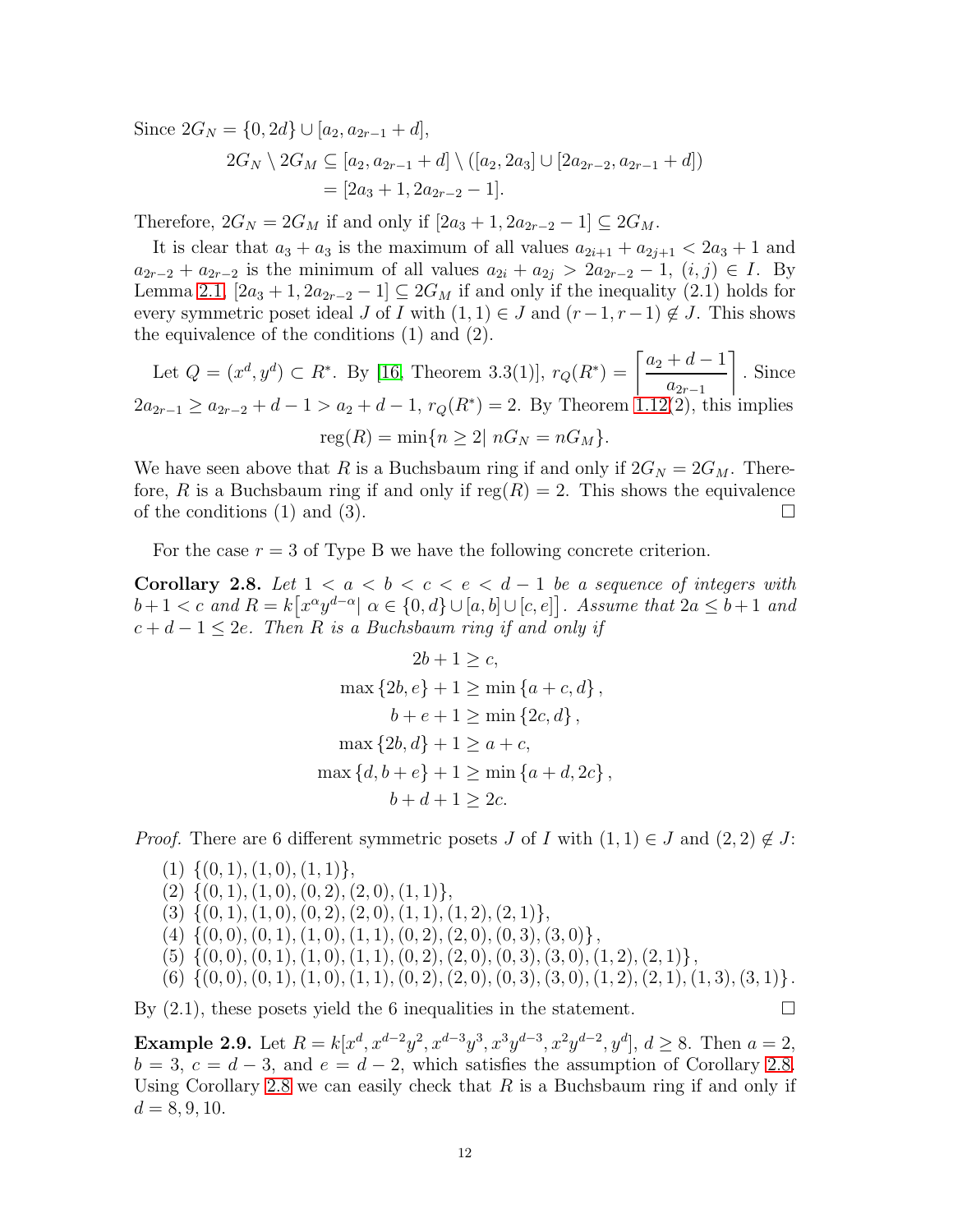#### 3. Regularity estimates

We adhere to the notations of the preceding sections. Let  $M$  be a set of monomials of degree d in  $k[x, y]$  and  $R = k[M]$ . Let  $0 = a_0 \le a_1 \le \cdots \le a_{2r+1} = d$  be a sequence of integers with  $a_{2i-1} < a_{2i} − 1$ ,  $i = 1, ..., r$ , such that

$$
G_M = \bigcup_{i=0}^r [a_{2i}, a_{2i+1}].
$$

The integer gaps between the intervals of  $G_M$  are the integer intervals  $[a_{2i-1}+1, a_{2i}-1]$ 1], whose length is  $\ell_i := a_{2i} - a_{2i-1} - 1$ ,  $i = 1, ..., r$ . The aim of this section is to estimate  $reg(R)$  in terms of the maximal length of integer gaps.

By the Goto-Eisenbud regularity conjecture [\[6\]](#page-21-4), which was proved by Gruson, R. Lazarsfeld and C. Peskine [\[11\]](#page-21-5) for curves, we know that  $reg(R) \leq e(R) - codim(R)$ , where  $e(R)$  denotes the multiplicity of R. In general, this conjecture does not hold as shown recently by McCullough and Peeva [\[19\]](#page-21-22). Since  $e(R) \leq d$  and  $\text{codim}(R) =$  $|M| - 2$ , we get  $e(R) - \text{codim}(R) \leq d - |M| + 2$ . It is easy to see that  $d - |M| + 1 =$  $\sum_{i=1}^r \ell_i$ . Therefore,  $reg(R) \leq \sum_{i=1}^r \ell_i + 1$ . However, this bound is far from the best possible. L'vosky [\[17,](#page-21-6) Proposition 5.5] showed that  $reg(R) \leq \ell + \ell' + 1$ , where  $\ell$  and  $\ell'$  denote the largest and second largest length of the gaps. If there is only a gap, we set  $\ell'=0$ .

In the smooth case  $a_1 > 0$  and  $a_{2r} < d$ , Hellus, Hoa and Stückrad [\[12,](#page-21-7) Theorem 2.7] gave the bound

$$
\operatorname{reg}(R) \le \left\lfloor \frac{\ell-1}{\varepsilon} \right\rfloor + 2,
$$

where  $\varepsilon = \min\{a_1, d - a_{2r}\}\$ , which is only a fraction of the bound of L'vosky. They also presented some cases where this bound is attained. By the proof of Theorem [2.3,](#page-8-2)  $reg(R) = min\{n \ge 1 | nG_M = [0, nd]\}\$ in this case. This fact was observed already in [\[12,](#page-21-7) Corollary 2.5(ii)], where it was used to prove the above bound.

For non-smooth curves of Types A and B we have shown in the proofs of Theorems [2.4](#page-8-0) and [2.7](#page-10-0) that the finite Macaulay fication of R is generated by a set N of monomials of degree d and that  $reg(R) = min\{n \geq 2 | nG_M = nG_N\}$ . To estimate  $nG_M$  and  $nG_N$  we shall need the following observations. The reader may skip this technical part and goes directly to the main results of this section, which establish regularity bounds for non-smooth curves of Types A and B, starting with Theorem [3.4.](#page-13-0)

<span id="page-12-0"></span>**Lemma 3.1.** Let  $0 \le a < b$  be integers such that  $2a - 1 \le b$ . Let  $H = \{0\} \cup [a, b]$ . Then

(1)  $[a, nb] \subseteq nH$  for all  $n \geq 1$ .

(2) For all integers 
$$
c > \alpha > b
$$
,  $\alpha + nb \in nH + c$  for  $n \ge \left\lfloor \frac{a+c-\alpha-1}{b} \right\rfloor + 1$ .

*Proof.* (1) Since  $2a - 1 \leq b$ , we have  $ib \geq (i + 1)a - 1$  for all  $i \geq 1$ . From this it follows that  $[ia, ib] \cup [(i + 1)a, (i + 1)b] = [ia, (i + 1)b]$ . Therefore,

$$
[a, nb] = [a, b] \cup [2a, 2b] \cup \cdots \cup [na, nb] = \bigcup_{i=1}^{n} i[a, b] = \bigcup_{i=1}^{n} ((t - i)0 + i[a, b]) \subset nH.
$$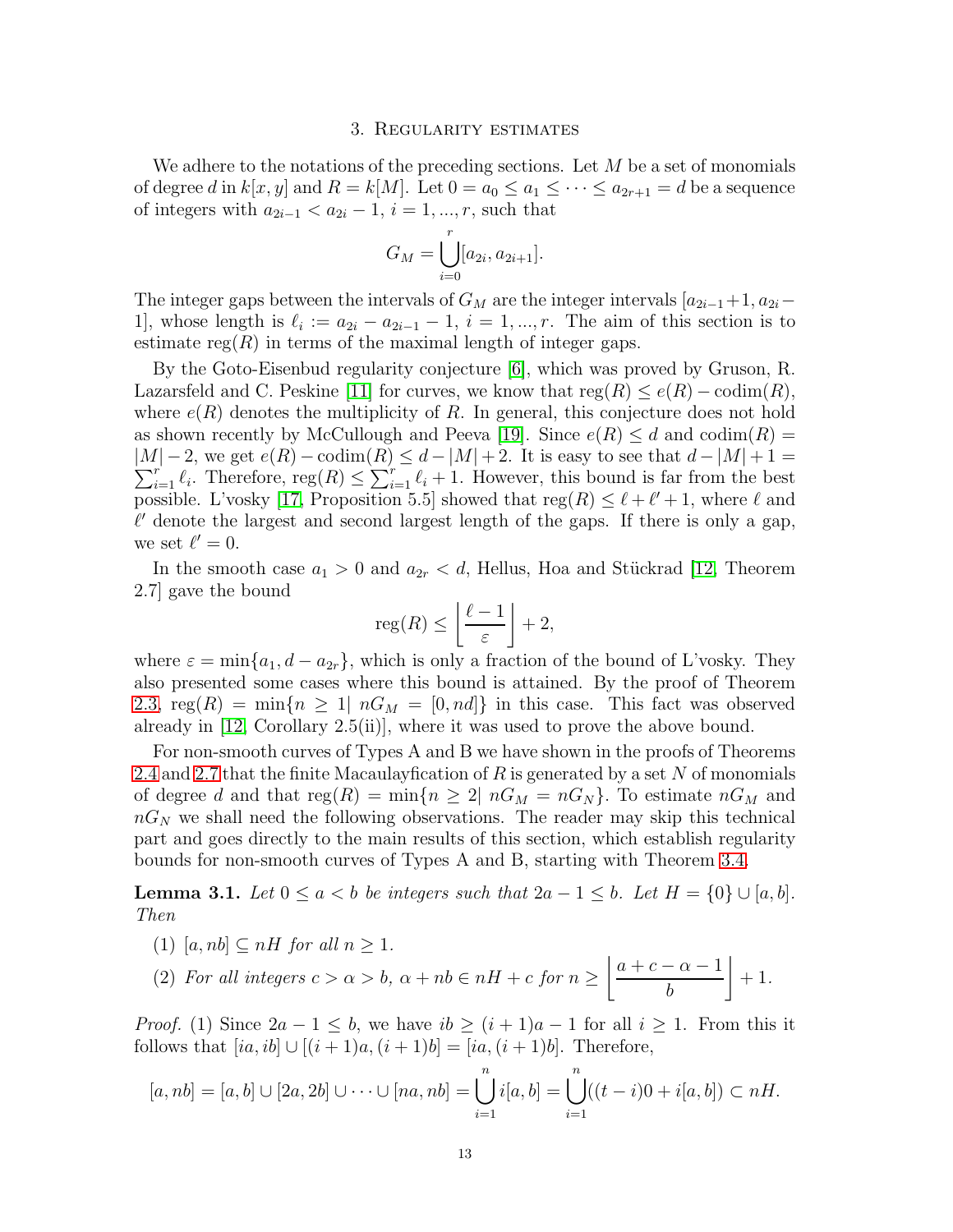(2) We have  $a + c - \alpha - 1 < nb$ . Hence,  $a \leq \alpha + nb - c \leq nb$ . This implies  $\alpha + nb - c \in [a, nb] \subseteq nH$ . Therefore,  $\alpha + nb \in nH + c$ .

<span id="page-13-1"></span>**Lemma 3.2.** Let  $0 < c < e \leq d$  be integers such that  $d + c - 1 \leq 2e$ . Let  $H = [c, e] \cup \{d\}$ . Then

(1)  $[nc, e + (n-1)d] \subseteq nH$  for all  $n \geq 1$ .

(2) For all integers 
$$
b < \alpha < c
$$
,  $\alpha + nc \in nH + b$  for  $n \ge \left\lfloor \frac{d-e-b+\alpha-1}{d-c} \right\rfloor + 1$ .

*Proof.* Let  $a' = d - e$  and  $b' = d - c$ . Then  $2a' - 1 = 2(d - e) - 1 \leq 2d - (d + c) = b'$ . Let  $H' = \{0\} \cup [a', b']$ . Then  $nH = \{nd - \alpha | \alpha \in nH'\}$ . By Lemma [3.1\(](#page-12-0)1),  $[a', nb'] \subseteq nH'$ for all  $n \geq 1$ . Therefore,  $[nc, e + (n-1)d] \subseteq nH$ .

For all integers  $b < \alpha < c$ , we have  $d - b > d - \alpha > b'$ . By Lemma [3.1\(](#page-12-0)2),  $b - \alpha +$  $nb' = (d - \alpha) + nb' - (d - b) \in nH'$  for  $n \ge$  $|a'-b+\alpha-1|$  $b^{\prime}$  $\overline{1}$  $+ 1$ . Thus,  $nc - b + \alpha =$  $nd-(b-\alpha+nb') \in nH$ . Hence,  $\alpha+nc \in nH+b$  for  $n \geq$  $\mid d - e - b + \alpha - 1$  $d - c$  $+1. \square$ 

<span id="page-13-2"></span>**Lemma 3.3.** Let  $0 < b < c < d$  be integers. Let  $H = [0, b] \cup [c, d]$ . Then

(1) 
$$
nb + 1 \notin nH
$$
 for  $n \le \left\lfloor \frac{c-2}{b} \right\rfloor$ .  
\n(2)  $nc - 1 \notin nH$  for  $n \le \left\lfloor \frac{d-b-2}{d-c} \right\rfloor$ .

*Proof.* For  $n \leq$  $c-2$ b we have  $nb + 1 \leq c - 1$ . If  $nb + 1 \in nH$ , then  $nb + 1$  is a sum of *n* elements of  $H$ . These elements can not be all  $\leq b$ . Hence, one of them is  $> b$ . Since c is the least element > b of H, this implies  $nb + 1 \ge c$ , a contradiction. This proves (1). Applying (1) to the sequence  $0 < d - c < d - b < d$ , we obtain (2).  $\Box$ 

We have the following regularity bounds for non-smooth curves of Type A.

<span id="page-13-0"></span>**Theorem 3.4.** Let  $0 = a_0 \le a_1 \le \cdots \le a_{2r+1} = d$  be a sequence of integers with  $a_{2i-1} < a_{2i} - 1, i = 1, ..., r, \text{ and } R = k[x^{\alpha}y^{d-\alpha}] \alpha \in \bigcup_{i=0}^{r}[a_{2i}, a_{2i+1}]\big]$ . Assume that  $a_1 = 0, a_{2r} < d, and 2a_2 - 1 \le a_3, r \ge 2.$  Set  $\ell = \max\{a_{2i} - a_{2i-1} - 1 | i = 2, ..., r\}$ and  $\varepsilon = \min\{a_3, d - a_{2r}\}\$ . Then

(1) 
$$
\text{reg}(R) \le \left\lfloor \frac{\ell - 1}{\varepsilon} \right\rfloor + 3 \text{ if } a_3 - a_2 < d - a_{2r}.
$$
  
\n(2)  $\text{reg}(R) \le \left\lfloor \frac{\ell - 1}{\varepsilon} \right\rfloor + 2 \text{ if } a_3 - a_2 \ge d - a_{2r}.$   
\n(3)  $\text{reg}(R) \ge \max \left\{ \left\lfloor \frac{a_4 - 2}{a_3} \right\rfloor, \left\lfloor \frac{d - a_{2r-1} - 2}{d - a_{2r}} \right\rfloor \right\} + 1.$ 

*Proof.* Let  $M = \{x^{\alpha}y^{d-\alpha} | \alpha \in \bigcup_{i=0}^{r}[a_{2i}, a_{2i+1}]\}$  and  $N = \{x^{\alpha}y^{d-\alpha} | \alpha \in \{0\} \cup [a_2, d]\}.$ By the proof of Theorem [2.4,](#page-8-0)  $reg(R) = min\{n \geq 2 | nG_M = nG_N\}.$ 

We have  $nG_N = \bigcup_{i=0}^n i[a_2, d]$  for  $n \geq 1$ . From this it follows that  $nG_N \subseteq \{0\} \cup$  $[a_2, nd]$ . Since  $d > a_3 \ge 2a_2 - 1$ ,  $[a_2, nd] \subseteq nG_N$  by Lemma [3.1\(](#page-12-0)1). Hence  $nG_N =$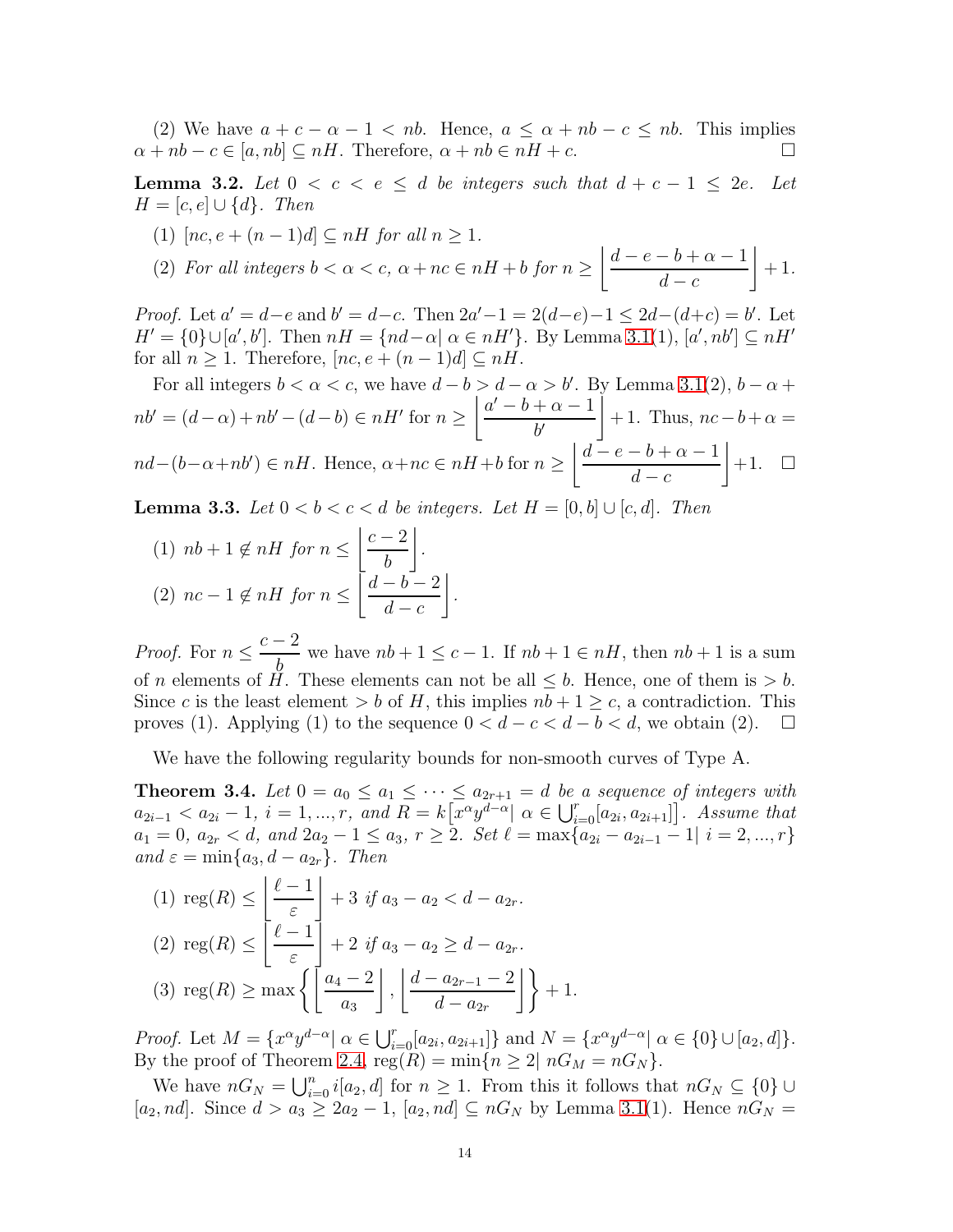$\{0\} \cup [a_2, nd]$ . We also have  $[a_2, na_3] \subseteq nG_M$  by Lemma [3.1\(](#page-12-0)1) and  $[na_{2r}, nd] \subseteq nG_M$ by Lemma [3.2\(](#page-13-1)1) (case  $e = d$ ). Therefore,

$$
nG_N \setminus nG_M \subseteq [a_2, nd] \setminus ([a_2, na_3] \cup [na_{2r}, nd]) \subseteq [na_3, na_{2r}].
$$

Hence,  $nG_N = nG_M$  if and only if  $[na_3, na_{2r}] \subseteq nG_M$ . This implies

(3.1) 
$$
\text{reg}(R) = \min\{n | [na_3, na_{2r}] \subseteq nG_M\}.
$$

Let  $m = \text{reg}(R) - 1$ . Then there exists  $\nu \in [ma_3, ma_{2r}]$  such that  $\nu \notin mG_M$ . We have

$$
[2a_3, 2a_{2r}] = [2a_3, a_3 + a_{2r}] \cup [a_3 + a_{2r}, 2a_{2r}] = [a_3, a_{2r}] + \{a_3, a_{2r}\}.
$$

Using induction we can show that  $[na_3, na_{2r}] = [a_3, a_{2r}] + (n-1)\{a_3, a_{2r}\}\$ for  $n \geq 2$ . Therefore, there exists  $\alpha \in [a_3, a_{2r}]$  such that  $\nu = \alpha + pa_3 + qa_{2r}$  for some  $p, q \ge 0$ ,  $p + q = m - 1$ . Since  $\nu \notin mG_M$ ,  $\alpha \notin G_M$ . The condition  $\nu \notin mG_M$  also implies  $\alpha + pa_3 \notin (p+1)G_M$  and  $\alpha + qa_{2r} \notin (q+1)G_M$ .

Since  $\alpha \notin G_M$ , there exists i such that  $a_{2i-1} < \alpha < a_{2i}$ ,  $1 < i \leq r$ . Let  $H = \{0\} \cup [a_2, a_3]$ . Since  $H \subseteq G_M$  and  $a_{2i} \in G_M$ ,  $\alpha + pa_3 \notin pH + a_{2i}$ . By Lemma  $3.1(2)$  $3.1(2)$ , this implies

$$
p \le \left\lfloor \frac{a_2 + a_{2i} - \alpha - 1}{a_3} \right\rfloor \le \left\lfloor \frac{a_2 + a_{2i} - \alpha - 1}{\varepsilon} \right\rfloor.
$$

Using Lemma [3.2\(](#page-13-1)2) (case  $e = d$ ), we also have

$$
q \leq \left\lfloor \frac{\alpha - a_{2i-1} - 1}{d - a_{2r}} \right\rfloor \leq \left\lfloor \frac{\alpha - a_{2i-1} - 1}{\varepsilon} \right\rfloor.
$$

From this it follows that

$$
p + q \le \frac{a_2 + a_{2i} - \alpha - 1}{\varepsilon} + \frac{\alpha - a_{2i - 1} - 1}{\varepsilon} = \frac{a_{2i} - a_{2i - 1} + a_2 - 2}{\varepsilon} \le \frac{\ell + a_2 - 1}{\varepsilon}.
$$
  
Therefore,  $\text{reg}(R) = p + q + 2 \le \left\lfloor \frac{\ell + a_2 - 1}{\varepsilon} \right\rfloor + 2.$ 

This bound implies (1). Indeed, if  $\varepsilon = a_3$ , we have

$$
reg(R) \le \left\lfloor \frac{\ell + a_2 - 1}{a_3} \right\rfloor + 2 \le \left\lfloor \frac{\ell - 1}{a_3} \right\rfloor + 3
$$

because  $a_2 \le a_3$ . If  $\varepsilon = d - a_{2r}$  and  $a_3 - a_2 < d - a_{2r}$ , we have  $a_2 \le a_3 - a_2 + 1 \le d - a_{2r}$ . Hence

$$
\operatorname{reg}(R) \le \left\lfloor \frac{\ell + a_2 - 1}{d - a_{2r}} \right\rfloor + 2 \le \left\lfloor \frac{\ell - 1}{d - a_{2r}} \right\rfloor + 3.
$$

If  $a_3 - a_2 \geq d - a_{2r}$ , then  $\varepsilon = d - a_{2r}$  and  $a_{2i} - a - 1 < n\varepsilon \leq n(a_3 - a_2)$  for  $n \geq$  $|a_{2i} - \alpha - 1|$ ε  $\overline{1}$ + 1. From this it follows that  $na_2 \leq \alpha + na_3 - a_{2i} \leq na_3$ . Hence  $\alpha + n\bar{a}_3 - a_{2i} \in [n\bar{a}_2, n\bar{a}_3] \subseteq nG_M$ , which implies  $\alpha + n\bar{a}_3 \in nG_M + a_{2i} \subseteq (n+1)G_M$ . Therefore,  $p \leq$  $|a_{2i} - \alpha - 1|$ ε  $\overline{1}$ . Now we have  $p + q \leq \frac{a_{2i} - \alpha - 1}{\alpha}$ ε  $+\frac{\alpha - a_{2i-1} - 1}{}$ ε  $=\frac{a_{2i}-a_{2i-1}-2}{a_{2i-1}-a_{2i}}$ ε ≤  $\ell-1$ ε .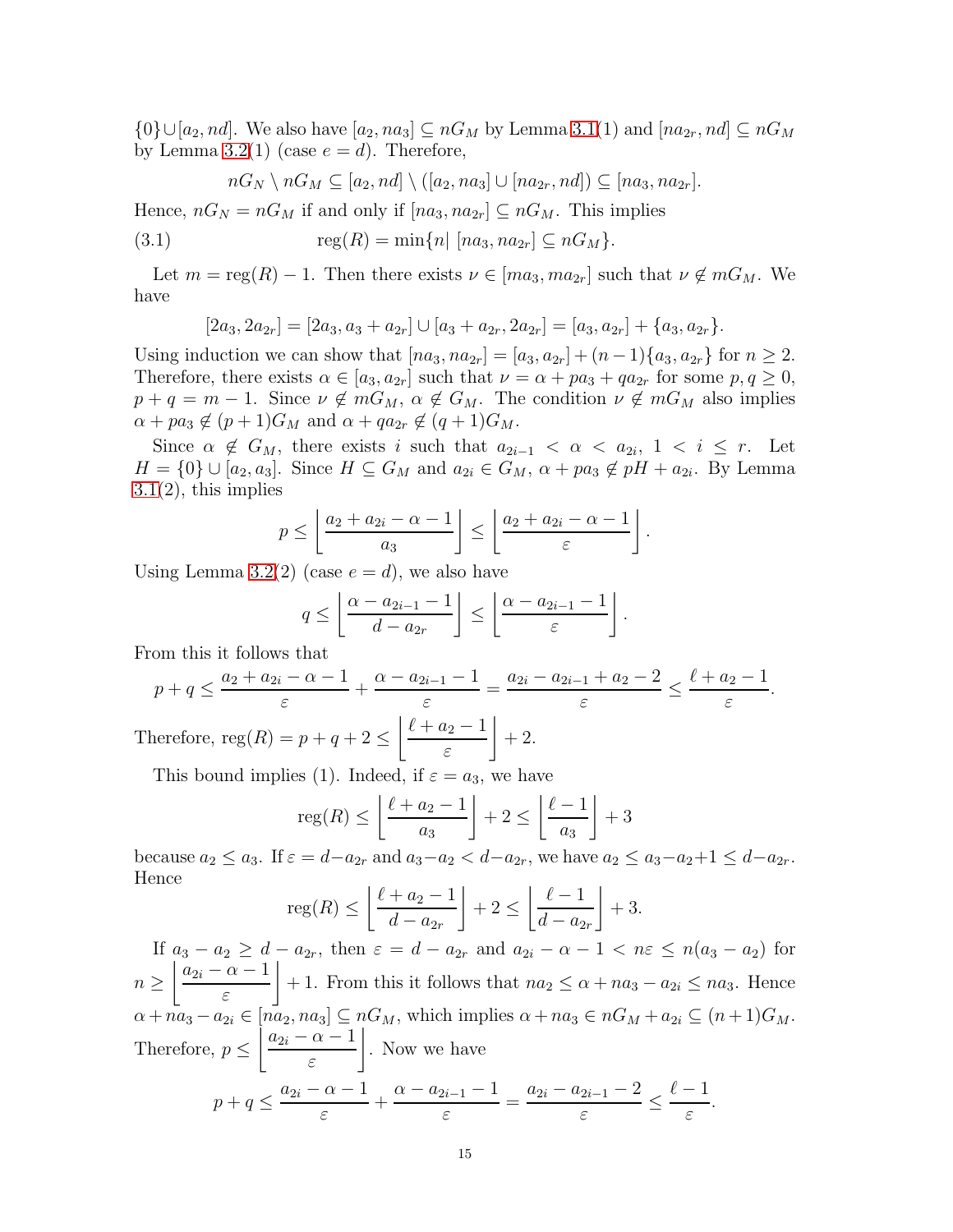Therefore,  $reg(R) = p + q + 2 \leq$  $\ell-1$ ε  $\overline{1}$  $+ 2$ , which proves  $(2)$ .  $|a_4 - 2$ Now we are going to prove (3). By Lemma [3.3\(](#page-13-2)1),  $na_3 + 1 \notin nG_M$  for  $n \leq$  $a_3$  $\overline{1}$ . From this it follows that  $[na_3, na_{2r}] \nsubseteq nG_M$ . Hence reg $(R) \geq$  $|a_4 - 2$  $a_3$  $\overline{1}$  $+$ 1 by (3.1). By Lemma [3.3\(](#page-13-2)2),  $na_{2r} - 1 \notin nG_M$  for  $n \leq$  $\mid d - a_{2r-1} - 2$  $d - a_{2r}$  $\overline{1}$ . From this it follows that  $[na_3, na_{2r}] \nsubseteq nG_M$ . Hence reg $(R) \geq$  $\mid d - a_{2r-1} - 2$  $d - a_{2r}$  $\overline{1}$  $+1$ , as required.  $\square$ 

<span id="page-15-1"></span>**Remark 3.5.** The bound of Theorem  $3.4(1)$  is sharp. Actually, we have

$$
\operatorname{reg}(R) \le \left\lfloor \frac{\ell + a_2 - 1}{\varepsilon} \right\rfloor + 2
$$

by the proof of Theorem [3.4\(](#page-13-0)1). This bound is attained if  $\ell = a_4 - a_3 - 1$ ,  $\varepsilon = a_3$  and  $a_5 < a_4 + a_2 - 1 < a_6$  for  $r \ge 3$ . Indeed, we have  $(n-1)a_3 \le a_4 - a_3 + a_2 - 2$  for  $n \le$  $\ell + a_2 - 1$ ε  $\overline{1}$ +1. From this it follows that  $na_3+1 \leq a_4+a_2-1$ . Let  $\alpha := a_4+a_2-1$ . If  $\alpha \in nG_M$ , then  $\alpha$  is a sum of n elements of  $G_M$ . These elements can not be all  $\leq a_3$ . Hence one of them is  $\geq a_4$ . The remaining elements have to be zero because all non-zero elements of  $G_M$  are  $\ge a_2$ . Therefore,  $\alpha \in G_M$ . Since  $\alpha \in [a_5+1, a_6-1]$ , which does not contain any element of  $G_M$ , this gives a contradiction. So we have  $\alpha \notin nG_M$ . Since  $na_3 < \alpha < na_6 \leq na_{2r}$ ,  $[na_3, na_{2r}] \nsubseteq nG_M$ . By (3.1), this implies  $reg(R) \geq$  $\ell + a_2 - 1$ ε  $\overline{1}$  $+ 2$ . Using the above conditions one can construct examples where

$$
reg(R) = \left\lfloor \frac{\ell + a_2 - 1}{\varepsilon} \right\rfloor + 2 = \left\lfloor \frac{\ell - 1}{\varepsilon} \right\rfloor + 3.
$$

**Example 3.6.** Let  $R = k[x^d, x^{d-1}y, x^{d-2}y^2, x^{d-3}y^3, x^{d-5}y^5, x^3y^{d-3}, x^2y^{d-2}, y^d]$ ,  $d \geq$ 10. Then R belongs to Type A with  $r = 3$ ,  $a_1 = 0$ ,  $a_2 = 2$ ,  $a_3 = 3$ ,  $a_4 = a_5 = d - 5$ ,  $a_6 = d - 3$ ,  $a_7 = d$ , which satisfy the condition for the attainment of the regularity  $\overline{1}$ bound of Remark [3.5.](#page-15-1) In this case,  $\ell = d - 9$  and  $\varepsilon = 3$ . Therefore, reg(R) =  $d-8$ 3  $\left| +2. \text{ If } d-10 \text{ is not divisible by } 3, \left| \frac{d-8}{2} \right| \right.$ 3  $+ 2 = \frac{d-10}{2}$ 3  $\overline{1}$  $+3.$ 

If  $r = 2$ , we have the following explicit regularity formula.

<span id="page-15-0"></span>**Theorem 3.7.** Let  $1 < a < b < c < d$  be a sequence of integers with  $b < c - 1$  and  $R = k[x^{\alpha}y^{d-\alpha}] \alpha \in \{0\} \cup [a, b] \cup [c, d]$ . Assume that  $2a-1 \leq b$ . Let  $\varepsilon = \min\{b, d-c\}$ . Then reg(R) =  $\frac{c-b-2}{2}$ ε  $\overline{1}$  $+$  2.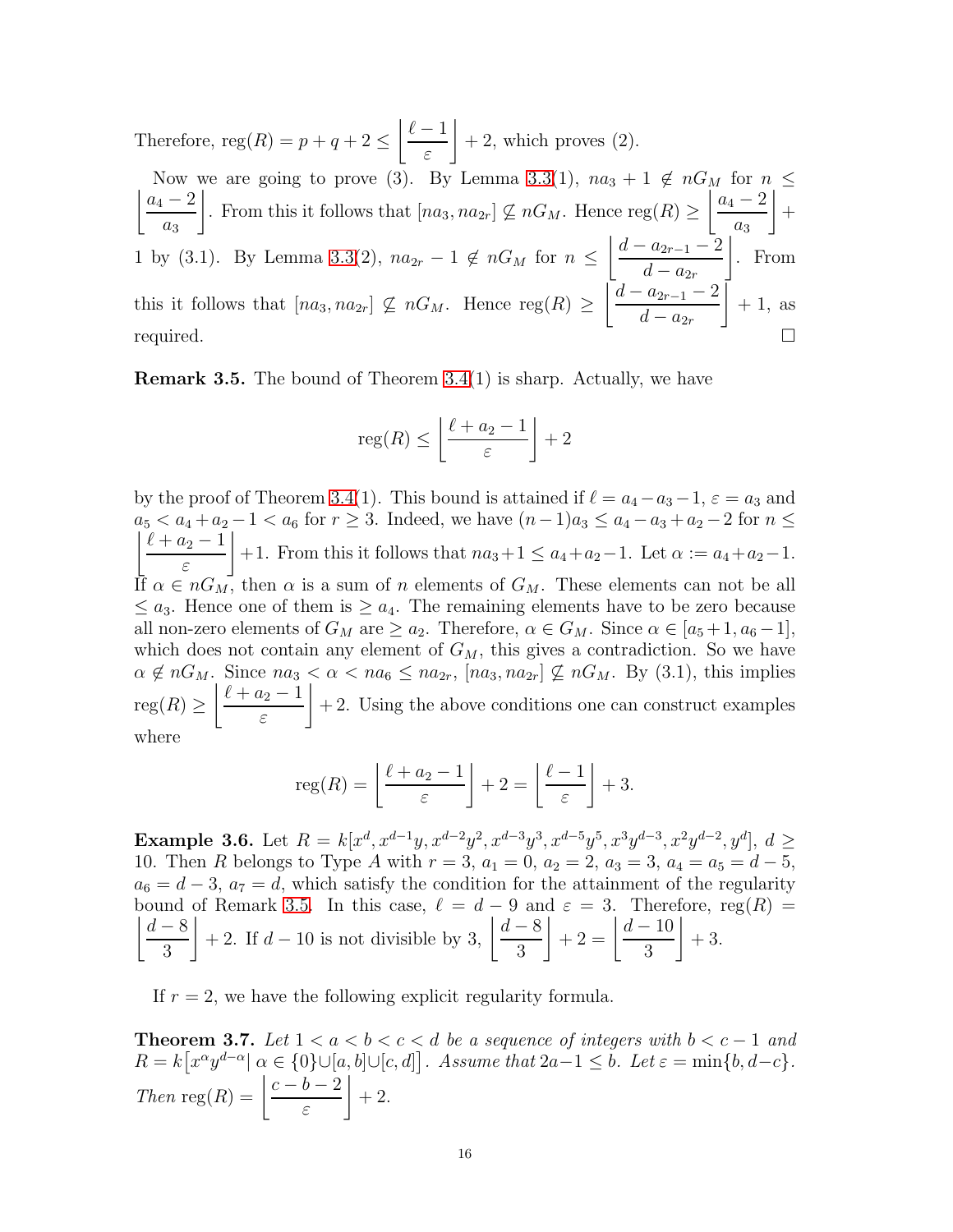Proof. By Theorem [3.4\(](#page-13-0)3),

$$
\operatorname{reg}(R) \ge \max\left\{ \left\lfloor \frac{c-2}{b} \right\rfloor, \left\lfloor \frac{d-b-2}{d-c} \right\rfloor \right\} + 1
$$
  
=  $\max\left\{ \left\lfloor \frac{c-b-2}{b} \right\rfloor, \left\lfloor \frac{c-b-2}{d-c} \right\rfloor \right\} + 2 = \left\lfloor \frac{c-b-2}{\varepsilon} \right\rfloor + 2.$ 

It remains to show that  $reg(R) \leq$  $c - b - 2$ ε  $\overline{1}$  $+ 2$ . By Theorem [3.4\(](#page-13-0)2), this bound holds if  $b - a \geq d - c$ . Thus, we may assume that  $b - a < d - c$ . By the proof of Theorem [3.4,](#page-13-0) we have

 $reg(R) = min\{n | [nb, nc] \subseteq nG_M\},\$ 

where  $G_M = \{0\} \cup [a, b] \cup [c, d]$ .

Let  $m = \text{reg}(R) - 1$  and  $\nu \in [mb, mc]$  such that  $\nu \notin mG_M$ . Since  $[mb, mc] =$  $[b, c] + (m-1)\{b, c\}$ , there exists  $\alpha \in [b, c]$  such that  $\nu = \alpha + pb + qc$  for some  $p, q \geq 0, p + q = m - 1$ . The condition  $\nu \notin mG_M$  implies  $\alpha + pb \notin (p + 1)G_M$  and  $\alpha + qc \notin (q+1)G_M.$ 

Let  $t =$  $c - \alpha - 1$ b  $\overline{1}$ + 1. Then  $c-\alpha \leq tb \leq c-\alpha+b-1$ . Hence  $\alpha+tb \in [c, c+b]$ . Since  $2a - 1 \le b$  and  $\bar{b} - a < d - c$ , we have  $c + a - 1 \le c + b - a < d$ . This implies  $[c, c + b] = [c, d] \cup [c + a, c + b] \subseteq 2G_M \subseteq (t + 1)G_M$ . Therefore,  $\alpha + tb \in (t + 1)G_M$ . From this it follows that  $\alpha + nb \in (n+1)G_M$  for  $n \geq t$ . Hence

$$
p \le \left\lfloor \frac{c-\alpha-1}{b} \right\rfloor \le \left\lfloor \frac{c-\alpha-1}{\varepsilon} \right\rfloor.
$$

By Lemma [3.2\(](#page-13-1)2) (case  $e = d$ ),  $\alpha + nc \in (n + 1)G_M$  for  $n \ge$  $\alpha - b - 1$  $d - c$  $\overline{1}$  $+1$ . This implies

$$
q \le \left\lfloor \frac{\alpha - b - 1}{d - c} \right\rfloor \le \left\lfloor \frac{\alpha - b - 1}{\varepsilon} \right\rfloor.
$$

Therefore,

$$
p + q \le \frac{c - \alpha - 1}{\varepsilon} + \frac{\alpha - b - 1}{\varepsilon} = \frac{c - b - 2}{\varepsilon}.
$$

Since  $reg(R) = p + q + 2$ , we obtain  $reg(R) \leq$  $c - b - 2$ ε  $+ 2$ , as required.  $\square$ 

**Example 3.8.** Let  $R = k[x^d, x^{d-1}y, x^3y^{d-3}, x^2y^{d-2}, y^d], d \geq 6$ . Then R satisfies the assumption of Theorem [3.7](#page-15-0) with  $r = 2$ ,  $a = 2$ ,  $b = 3$ ,  $c = d - 1$ . Therefore,  $reg(R) = d - 4.$ 

In the following, we give regularity bounds for non-smooth curves of Type B.

<span id="page-16-0"></span>**Theorem 3.9.** Let  $0 = a_0 \le a_1 \le \cdots \le a_{2r+1} = d$  be a sequence of integers with  $a_{2i-1} < a_{2i} - 1, i = 1, ..., r, and R = k[x^{\alpha}y^{d-\alpha}] \alpha \in \bigcup_{i=0}^{r} [a_{2i}, a_{2i+1}]$ . Assume that  $a_1 = 0$ ,  $a_{2r} = d$ ,  $2a_2 - 1 \le a_3$ , and  $a_{2r-2} + d - 1 \le 2a_{2r-1}$ ,  $r \ge 3$ . Set  $\ell = \max\{a_{2i} - a_{2i-1} - 1 | i = 2, ..., r - 1\}$  and  $\varepsilon = \min\{a_3, d - a_{2r-2}\}.$  Then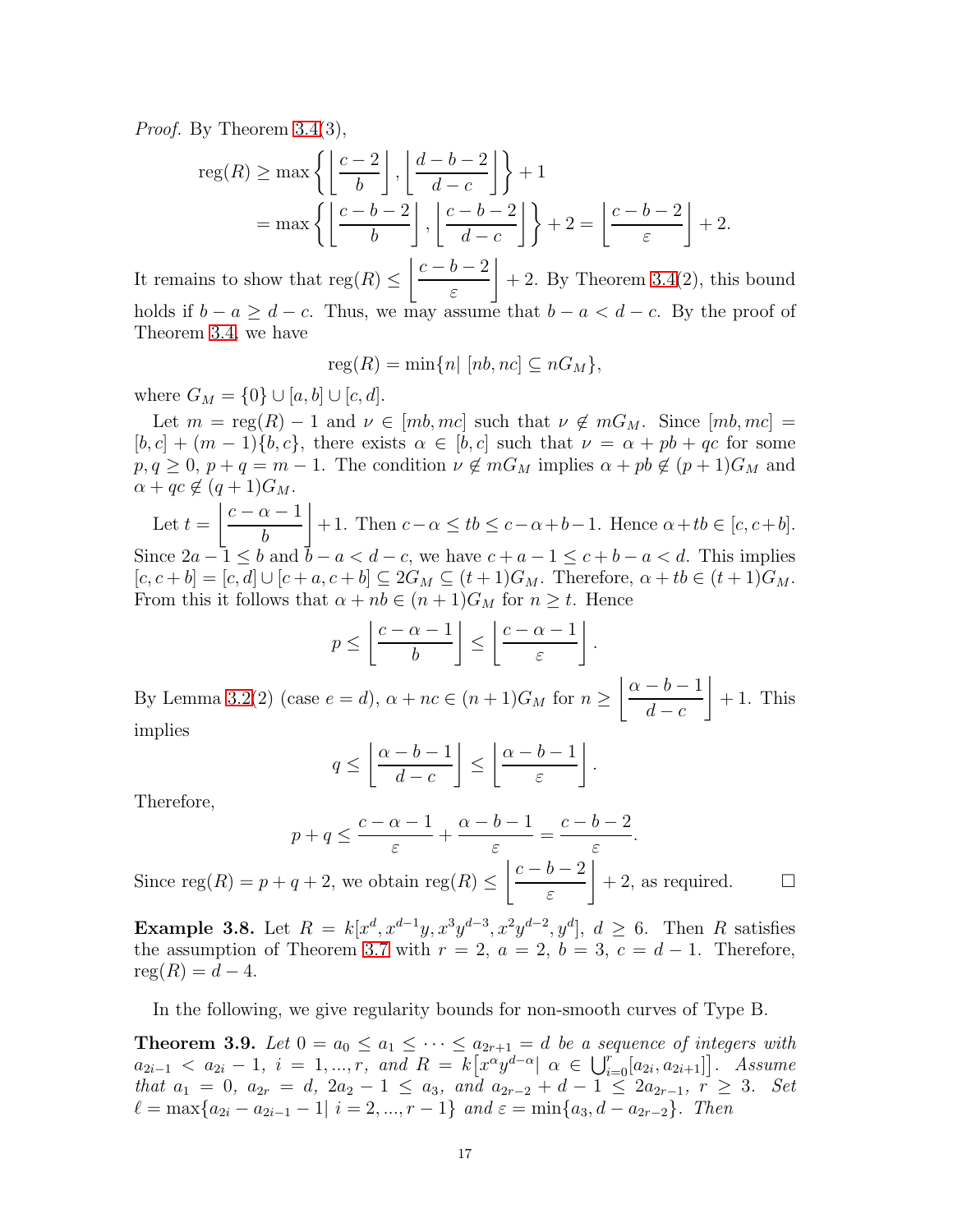$$
(1) \operatorname{reg}(R) \le \left\lfloor \frac{\ell + a_2 + d - a_{2r-1} - 1}{\varepsilon} \right\rfloor + 2.
$$
\n
$$
(2) \operatorname{reg}(R) \le \left\lfloor \frac{\ell + d - a_{2r-1} - 1}{\varepsilon} \right\rfloor + 2 \text{ if } a_3 - a_2 \ge d - a_{2r-2}.
$$
\n
$$
(3) \operatorname{reg}(R) \le \left\lfloor \frac{\ell + a_2 - 1}{\varepsilon} \right\rfloor + 2 \text{ if } a_{2r-1} - a_{2r-2} \ge a_3.
$$
\n
$$
(4) \operatorname{reg}(R) \ge \max \left\{ \left\lfloor \frac{a_4 - 2}{a_3} \right\rfloor, \left\lfloor \frac{d - a_{2r-3} - 2}{d - a_{2r-2}} \right\rfloor \right\} + 1.
$$

*Proof.* Let  $M = \{x^{\alpha}y^{d-\alpha} | \alpha \in \bigcup_{i=0}^{r}[a_{2i}, a_{2i+1}]\}$  and  $N = \{x^{\alpha}y^{d-\alpha} | \alpha \in \{0, d\} \cup \{0, d\}$  $[a_2, a_{2r-1}]\}.$  By the proof of Theorem [2.7,](#page-10-0)  $reg(R) = min\{n \geq 2 | nG_M = nG_N\}.$ 

We have  $nG_N = \bigcup_{i+j \leq n} [ia_2 + jd, ia_{2r-1} + jd]$  for  $n \geq 1$ . From this it follows that  $nG_N \subseteq \{0, nd\} \cup [a_2, a_{2r-1}+(n-1)d]$ . Since  $a_{2r-1} > a_3 \geq 2a_2-1$ ,  $[a_2, na_{2r-1}] \subseteq nG_N$ by Lemma [3.1\(](#page-12-0)1). Since  $a_2 + d - 1 < a_{2r-2} + d - 1 \leq 2a_{2r-1}$ ,  $[na_2, a_{2r-1} + (n-1)d] \subseteq$  $nG_N$  by Lemma [3.2\(](#page-13-1)1). Hence

$$
nG_N \supseteq [a_2, na_{2r-1}] \cup [na_2, a_{2r-1} + (n-1)d] = [a_2, a_{2r-1} + (n-1)d].
$$

Therefore,  $nG_N = \{0, nd\} \cup [a_2, a_{2r-1} + (n-1)d].$ 

By Lemma [3.1\(](#page-12-0)1),  $[a_2, na_3] \subseteq nG_M$ . By Lemma [3.2\(](#page-13-1)1),  $[na_{2r-2}, a_{2r-1}+(n-1)d] \subseteq$  $nG_M$ . Therefore,

$$
nG_N \setminus nG_M \subseteq [a_2, a_{2r-1} + (n-1)d] \setminus ([a_2, na_3] \cup [na_{2r-2}, a_{2r-1} + (n-1)d])
$$
  

$$
\subseteq [na_3, na_{2r-2}].
$$

From this it follows that  $nG_N = nG_M$  if and only if  $[na_3, na_{2r-2}] \subseteq nG_M$ . So we have

(3.2) 
$$
\text{reg}(R) = \min\{n \ge 2 | [na_3, na_{2r-2}] \subseteq nG_M\}.
$$

Now we can proceed as in the proof of Theorem [3.4.](#page-13-0) Let  $m = \text{reg}(R) - 1$  and  $\nu \in [ma_3, ma_{2r-2}]$  such that  $\nu \notin mG_M$ . Then there exists  $\alpha \in [a_3, a_{2r-2}]$  such that  $\nu = \alpha + pa_3 + qa_{2r-2}$  for some  $p, q \geq 0$ ,  $p + q = m - 1$ . Since  $\nu \notin mG_M$ ,  $\alpha \notin G_M$ . Hence  $a_{2i-1} < \alpha < a_{2i}$  for some  $i, 1 < i < r$ . By the proof of Theorem [3.4\(](#page-13-0)1), we have

$$
p \leq \left\lfloor \frac{a_2 + a_{2i} - \alpha - 1}{\varepsilon} \right\rfloor.
$$

Since  $d - a_{2i} < d - \alpha < d - a_{2i-1}$ , we can replace  $p, a_2, a_{2i}, \alpha$  by  $q, d - a_{2r-1}, d$  $a_{2i-1}, d-\alpha$  to obtain

$$
q \leq \left\lfloor \frac{\alpha - a_{2i-1} + d - a_{2r-1} - 1}{\varepsilon} \right\rfloor.
$$

From this it follows that

$$
p + q \le \frac{a_2 + a_{2i} - \alpha - 1}{\varepsilon} + \frac{\alpha - a_{2i-1} + d - a_{2r-1} - 1}{\varepsilon}
$$
  
= 
$$
\frac{a_{2i} - a_{2i-1} + a_2 + d - a_{2r-1} - 2}{\varepsilon} \le \frac{\ell + a_2 + d - a_{2r-1} - 1}{\varepsilon}
$$

.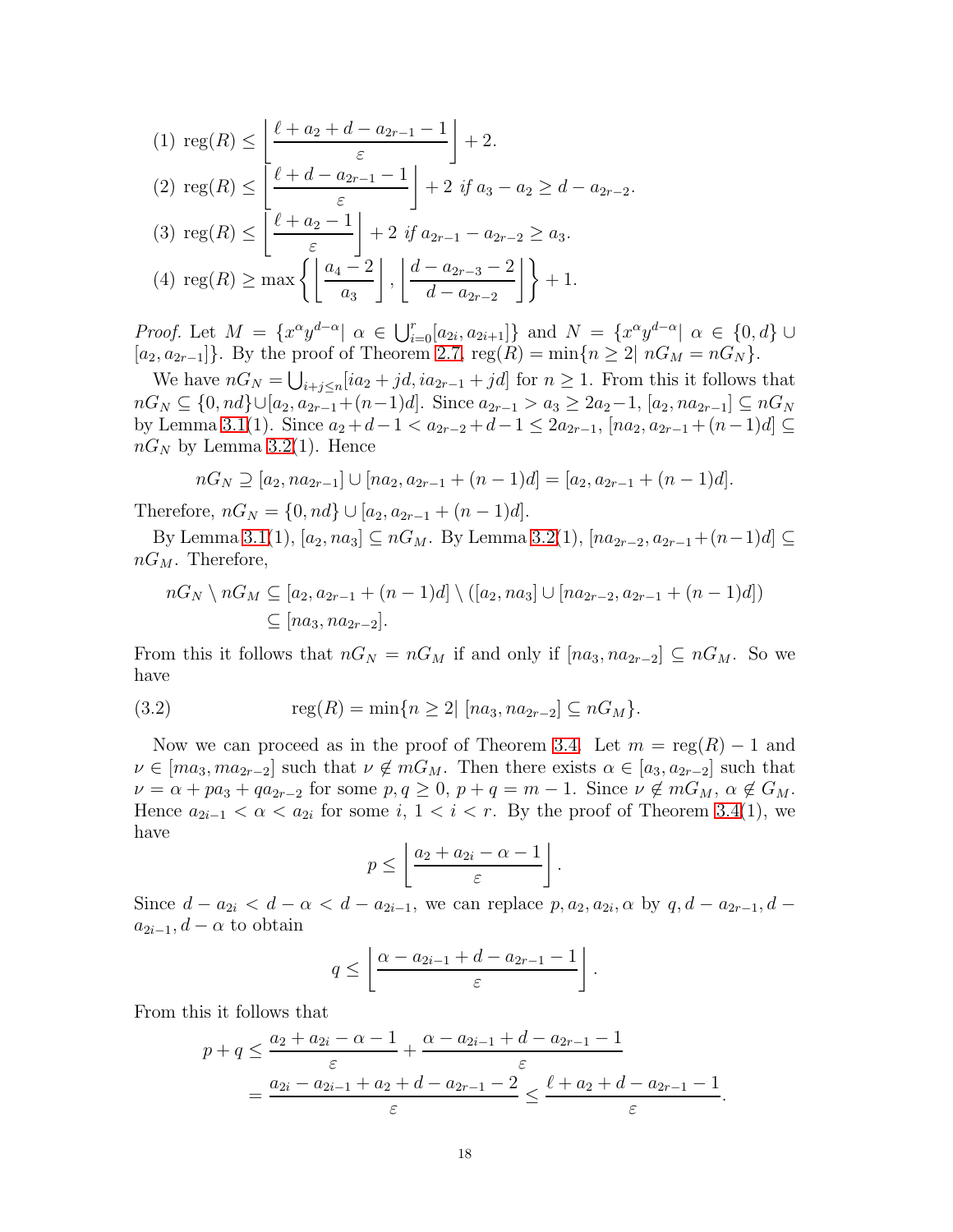Since  $reg(R) = p + q + 2$ , we obtain  $reg(R) \leq$  $\ell + a_2 + d - a_{2r-1} - 1$ ε  $\overline{1}$  $+ 2$ , which proves  $(1)$ .

If  $a_3 - a_2 \geq d - a_{2r-2}$ , we can show similarly as in the proof for Theorem [3.4\(](#page-13-0)2) that  $p \leq$  $|a_{2i} - \alpha - 1|$ ε  $\overline{1}$ . Therefore,

$$
p + q \le \frac{a_{2i} - \alpha - 1}{\varepsilon} + \frac{\alpha - a_{2i-1} + d - a_{2r-1} - 1}{\varepsilon}
$$
  
= 
$$
\frac{a_{2i} - a_{2i-1} + d - a_{2r-1} - 2}{\varepsilon} \le \frac{\ell + d - a_{2r-1} - 1}{\varepsilon}.
$$

This implies  $reg(R) \leq$  $\left| \ell + d - a_{2r-1} - 1 \right|$ ε  $\overline{1}$  $+ 2$ , which proves  $(2)$ .

Note that the assumption of Theorem [3.9](#page-16-0) is symmetric if we replace the numbers  $a_i$  by  $d - a_{2r+1-i}$ ,  $i = 0, 1, ..., 2r + 1$ . Since  $a_{2r-1} - a_{2r-2} \ge a_3$  is the symmetric condition of  $a_3 - a_2 \geq d - a_{2r-2}$ , we also have (3), which is the symmetric statement of (2).

To prove (4) we observe that  $na_3 + 1 \notin nG_M$  for  $n \leq$  $|a_4 - 2$  $a_3$  $\overline{1}$ by Lemma [3.3\(](#page-13-2)1). Since  $na_3 + 1 \in [na_3, na_{2r-2}], [na_3, na_{2r-2}] \nsubseteq nG_M$ . By (3.2), this implies  ${\rm reg}(R)\geq$  $|a_4 - 2$  $a_3$  $\overline{1}$  $+ 1$ . By the duality of the variables  $x, y$ , we can replace  $a_3, a_4$  by  $d - a_{2r-2}, d - a_{2r-3}$  to obtain reg $(R) \ge$  $\mid d - a_{2r-3} - 2$  $d - a_{2r-2}$  $\overline{1}$ + 1. The proof of Theorem [3.9](#page-16-0) is now complete.  $\Box$ 

If  $r = 3$ , we have better regularity estimates than Theorem [3.9.](#page-16-0)

<span id="page-18-0"></span>**Theorem 3.10.** Let  $1 < a < b < c < e < d-1$  be a sequence of integers with  $b < c-1$  and  $R = k[x^{\alpha}y^{d-\alpha}] \alpha \in \{0, d\} \cup [a, b] \cup [c, e]$ . Assume that  $2a-1 \leq b$  and  $c + d - 1 \leq 2e$ . Let  $\varepsilon = \min\{b, d - c\}$ . Then

(1) 
$$
\left\lfloor \frac{c-b-2}{\varepsilon} \right\rfloor + 2 \le \text{reg}(R) \le \left\lfloor \frac{c-b-2}{\varepsilon} \right\rfloor + 3.
$$
  
(2) 
$$
\text{reg}(R) = \left\lfloor \frac{c-b-2}{\varepsilon} \right\rfloor + 2 \text{ if one of the following conditions is satisfied:}
$$
  
(i)  $a-1 \le e-c$  and  $d-e-1 \le b-a$ ,  
(ii)  $b-a \ge d-c$ ,  
(iii)  $e-c \ge b$ .

*Proof.* By the proof of Theorem [3.9,](#page-16-0) we have  $reg(R) = min\{n | [nb, nc] \subseteq nG_M\},\$ where  $G_M = \{0, d\} \cup [a, b] \cup [c, e].$ 

Let  $m = \text{reg}(R) - 1$  and  $\nu \in [mb, mc]$  such that  $\nu \notin mG_M$ . Since  $[mb, mc] =$  $[b, c] + (m-1)\{b, c\}$ , there exists  $\alpha \in [b, c]$  such that  $\nu = \alpha + pb + qc$  for some  $p, q \ge 0$ ,  $p + q = m - 1$ . The condition  $\nu \notin mG_M$  implies  $\alpha + pb \notin (p+1)G_M$ .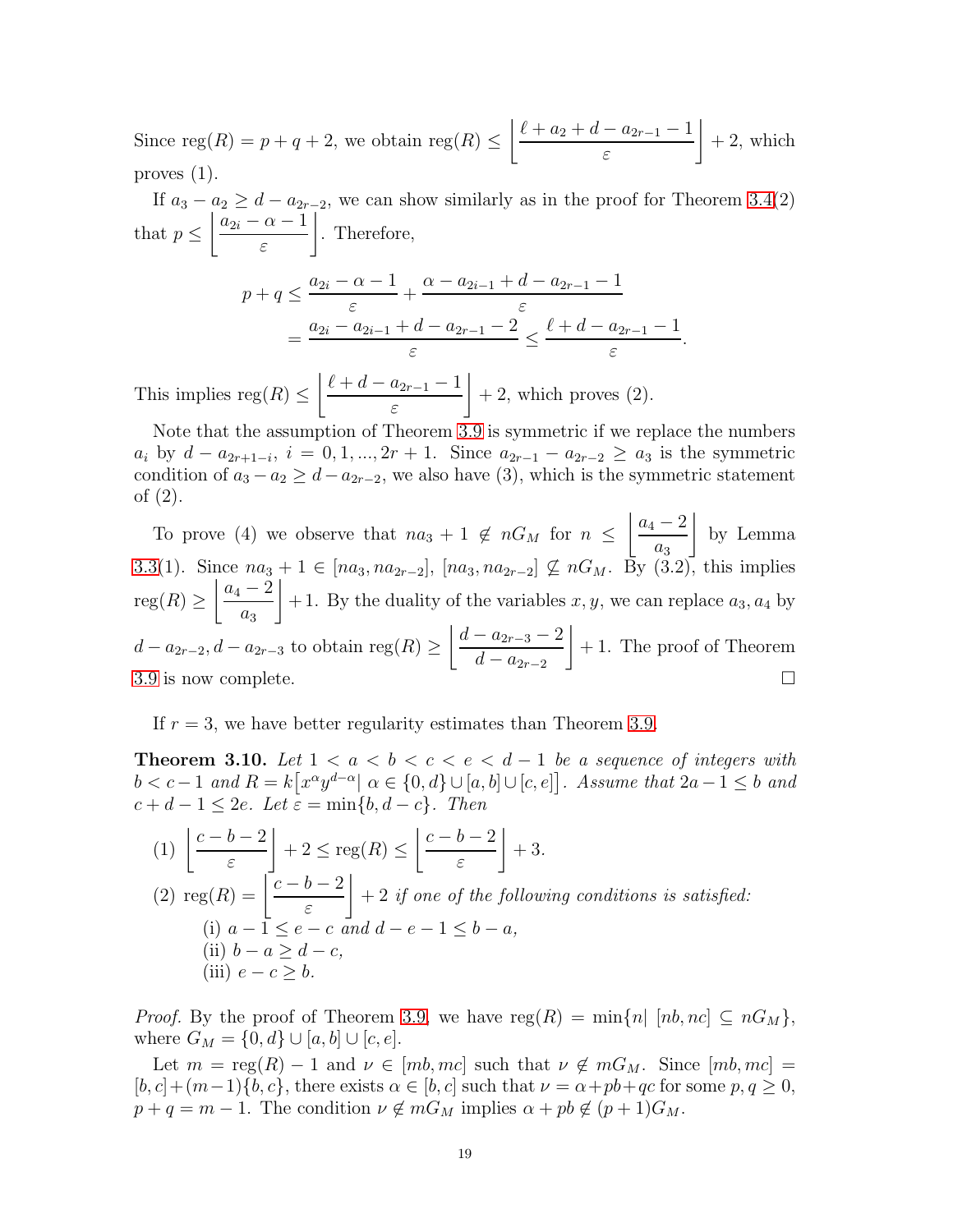If  $a-1 \le e-c$ , then  $c+a-1 \le e$ . This implies  $[c, c+b] \subseteq [c, e] \cup [c+a, c+b] \subseteq 2G_M$ . Let  $t =$  $c - \alpha - 1$ b  $\overline{1}$ + 1. Then  $c-\alpha \leq tb \leq c+b-\alpha-1$ . Hence  $\alpha+tb \in [c, c+b] \subseteq$  $2G_M \subseteq (t+1)G_M$ . Therefore,  $\alpha + tb \in (t+1)G_M$ . From this it follows that  $\alpha + nb \in (n+1)G_M$  for  $n \geq t$ . Hence

(3.3) 
$$
p \le \left\lfloor \frac{c - \alpha - 1}{b} \right\rfloor \le \left\lfloor \frac{c - \alpha - 1}{\varepsilon} \right\rfloor.
$$

As in the proof of Theorem [3.9\(](#page-16-0)1), we have  $q \leq$  $\begin{array}{c} \n\alpha - b + d - e - 1\n\end{array}$ ε  $\overline{1}$ . Therefore,  $p + q \leq$  $c - \alpha - 1$ ε  $+$  $\alpha - b + d - e - 1$ ε =  $c - b + d - e - 2$ ε .

Since  $reg(R) = p + q + 2$ , we obtain

(3.4) 
$$
\operatorname{reg}(R) \le \left\lfloor \frac{c-b+d-e-2}{\varepsilon} \right\rfloor + 2.
$$

By Theorem [3.9\(](#page-16-0)2), this bound also holds if  $b - a \geq d - c$ .

Note that the assumption of Theorem [3.10](#page-18-0) is symmetric if we replace  $a, b, c, e$  by  $d - e, d - c, d - b, d - a$ . Then we may assume without restriction that  $\varepsilon = d - c$ . Since  $d - e < d - c$ , (3.4) implies

$$
\operatorname{reg}(R) \le \left\lfloor \frac{c-b+d-e-2}{d-c} \right\rfloor + 2 \le \left\lfloor \frac{c-b-2}{d-c} \right\rfloor + 3.
$$

Therefore, to prove the first bound of (1) we may further assume that  $a - 1 > e - c$ and  $b-a < d-c$ . Note that  $a-1 > e-c$  is the symmetric condition of  $a-1 \le e-c$ . Then we can replace  $b, c, d - e$  in (3.4) by  $d - c, d - b, a$  to obtain

$$
\operatorname{reg}(R) \le \left\lfloor \frac{c - b + a - 2}{\varepsilon} \right\rfloor + 2 = \left\lfloor \frac{c - b + a - 2}{d - c} \right\rfloor + 2.
$$

Since  $a \leq b - a + 1 \leq d - c$ , this implies  $reg(R) \leq$  $c - b - 2$ ε  $\overline{1}$  $+3.$ 

By Theorem [3.9\(](#page-16-0)4), we have

$$
\operatorname{reg}(R) \ge \max\left\{ \left\lfloor \frac{c-2}{b} \right\rfloor, \left\lfloor \frac{d-b-2}{d-c} \right\rfloor \right\} + 1
$$
  
=  $\max\left\{ \left\lfloor \frac{c-b-2}{b} \right\rfloor, \left\lfloor \frac{c-b-2}{d-c} \right\rfloor \right\} + 2 = \left\lfloor \frac{c-b-2}{\varepsilon} \right\rfloor + 2.$ 

This proves the second bound of  $(1)$ . To prove  $(2)$  we only need to show that  ${\rm reg}(R)\leq$  $c - b - 2$ ε  $\overline{1}$ + 2 if one of the conditions (i)-(iii) is satisfied. If  $d - e - 1 \leq b - a$ , we can replace p, c,  $\alpha$  in (3.3) by  $q, d - b, d - \alpha$  to obtain  $q \leq$  $\alpha - b - 1$ ε  $\overline{1}$ . Therefore, if  $a - 1 \le e - c$  and  $d - e - 1 \le b - a$ , we have  $p + q \leq$  $c - \alpha - 1$ ε  $+$  $\alpha - b - 1$ ε =  $c-b-2$ ε .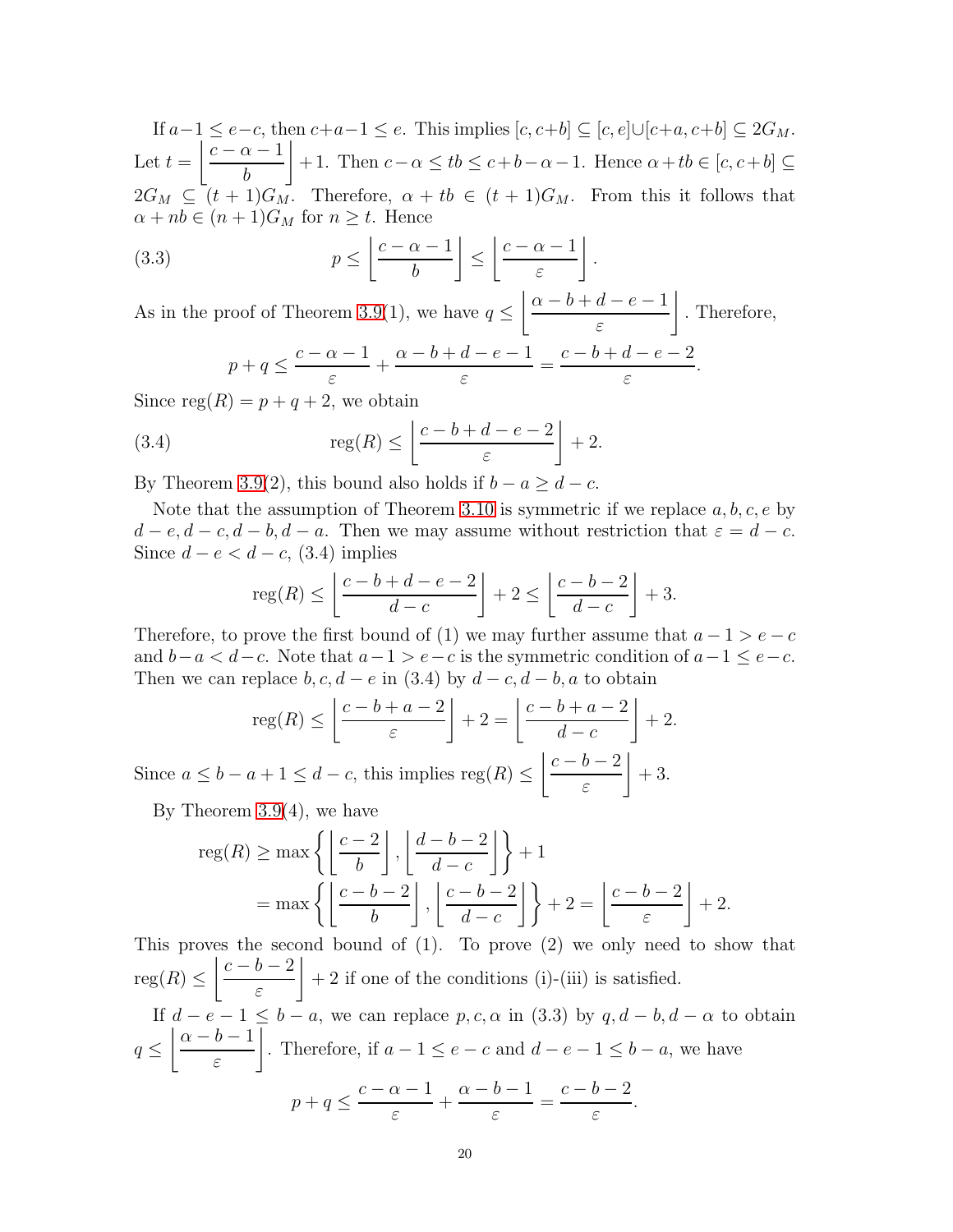Hence,  $reg(R) = p + q + 2 \leq$  $c - b - 2$ ε  $\overline{1}$  $+2.$ 

If  $b-a \geq d-c$ , then  $\varepsilon = d-c$  and  $c-\alpha-1 < n\varepsilon \leq n(b-a)$  for  $n \geq$  $c - \alpha - 1$ ε  $\overline{1}$  $+1.$ From this it follows that  $na \le \alpha + nb - c \le nb$ . Hence  $\alpha + nb - c \in [na, nb] \subset nG_M$ . Thus,  $\alpha + nb \in nG_M + c \subseteq (n+1)G_M$ . Therefore, the condition  $\alpha + pb \notin (p+1)G_M$ implies  $p \leq$  $c - \alpha - 1$ ε  $\overline{1}$ . Since  $d-e-1 \leq d-c \leq b-a < b$ , we have  $q \leq$  $\alpha - b - 1$ ε  $\overline{1}$ as shown in the preceding paragraph. Therefore,

$$
p + q \leq \frac{c - \alpha - 1}{\varepsilon} + \frac{\alpha - b - 1}{\varepsilon} = \frac{c - b - 2}{\varepsilon},
$$

which implies  $reg(R) \leq$  $c - b - 2$ ε  $\overline{1}$  $+2.$ 

The symmetric condition of  $b-a \geq d-c$  is  $e-c \geq b$ . Replacing b, c by  $d-c, d-b$ in the above bound, we also have  $reg(R) \leq$  $c - b - 2$ ε  $\overline{1}$  $+ 2$  if  $e - c \geq b$ . This concludes the proof of  $(2)$ .

Condition (i) of Theorem [3.10\(](#page-18-0)2) is satisfied if  $b-a=e-c$ . In fact, the assumption  $2a-1 \leq b$  and  $c+d-1 \leq 2e$  implies  $a-1 \leq b-a = e-c$  and  $d-e-1 \leq e-c = b-a$ . **Example 3.11.** Let  $R = k[x^d, x^{d-2}y^2, x^{d-3}y^3, x^3y^{d-3}, x^2y^{d-2}, y^d], d \geq 8$ . Then  $a = 2, b = 3, c = d - 3, e = d - 2$ , which satisfy the assumption of Theorem [3.10.](#page-18-0) Since  $b - a = c - e$ , reg $(R) = \left| \frac{c - b - 2}{a} \right|$ ε  $\Bigg|+2=\Bigg|\frac{d-2}{2\cdot}$ 3  $\overline{1}$ .

The bound reg $(R) \leq$  $c - b - 2$ ε  $\overline{1}$  $+3$  of Theorem [3.10\(](#page-18-0)1) can be attained.

**Example 3.12.** Let  $R = k[x^{12}, x^{10}y^2, x^9y^3, x^5y^7, x^4y^8, x^3y^9, y^{12}]$ . Then  $a = 3, b = 5$ ,  $c = 9, e = 10, d = 12$ , which satisfy the assumption of Theorem [3.10.](#page-18-0) Hence  $reg(R) \leq$  $c - b - 2$ ε  $\overline{1}$  $+3 = 3$ . We claim that reg(R) = 3. By the proof of Theorem [3.9,](#page-16-0)  $\text{reg}(R) = \min\{\overline{n} \geq 2 | [5n, 9n] \subseteq nG_M\}$ , where  $G_M = \{0, 3, 4, 5, 9, 10, 12\}$ . It is easy to see that  $11 \notin 2G_M$ . Hence,  $[10, 18] \nsubseteq 2G_M$ . From this it follows that  $reg(R) \geq 3$ , as required.

Acknowledgement. This paper is partially supported by grant 101.04-2019.313 of Vietnam National Foundation for Science and Technology Development.

### **REFERENCES**

- <span id="page-20-2"></span>[1] I. Bermejo, E. Garcia-Llorente, and I. Garcia-Marco, Algebraic invariants of projective monomial curves associated to generalized arithmetic sequences, J. Symbolic Comput. 81 (2017), 1–19.
- <span id="page-20-1"></span><span id="page-20-0"></span>[2] H. Bresinsky, Monomial Buchsbaum ideals in  $\mathbb{P}^r$ , Manuscripta Math. 47 (1984), 105-132.
- [3] H. Bresinsky, F. Curtis, M. Fiorentini, and L.T Hoa, On the structure of local cohomology modules for monomial curves in  $\mathbb{P}^3_K$ , Nagoya Math. J. 136 (1994), 81–114.